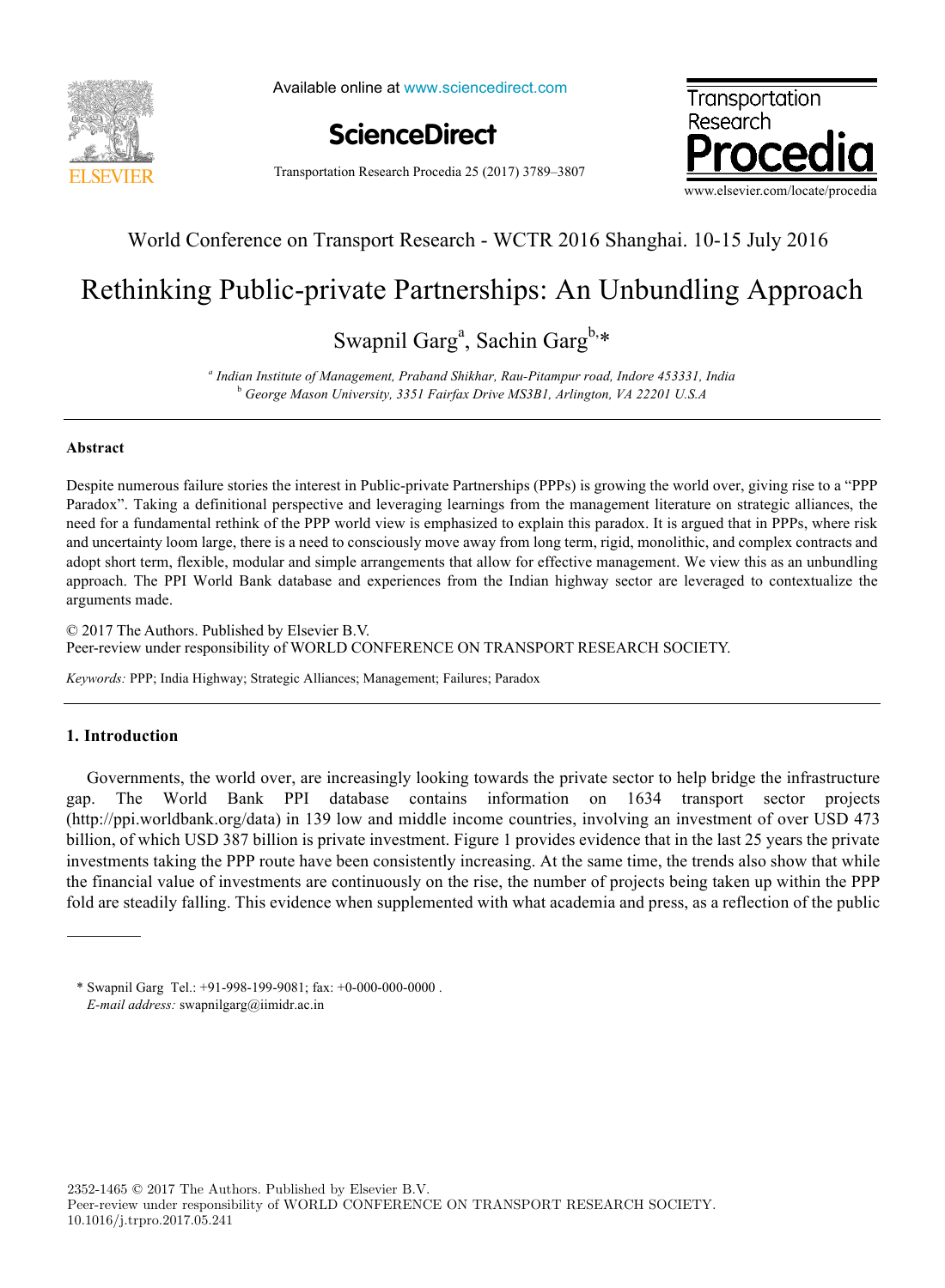opinion, has to say about PPPs puts forward a totally different story [1,2,3]. The concept of PPP is being regularly challenged. Academicians like Hodge et.al. [4] recognize the problems in defining accurately what PPPs are, Klijn [5] sees the PPP as a contested concept, De Bettignies [6] debates upon theories to be used to govern PPPs, and there are still others like Davidson [7] finds PPP implementations lacking a robust governance framework. The media and practitioner writings are galore with PPP failure stories [1,2,8] and atleast in the developing world context (especially India), The Economist [1] has already written an obituary of PPPs in India. Many high profile Indian transport sector PPPs have witnessed ugly private-government contests in courts, bureaucratic offices, political debates, and media circles. However, the story is not unique only to India. The world over, the PPP concept has come in for some serious criticism [2,9].

# **Nomenclature**

BOT Build, Operate, Transfer BOLT Build, Operate, Lease, Transfer DBFOT Design, Build, Finance, Operate, Transfer GOI Government of India LTIC Long Term Infrastructure Contracts NHAI National Highway Authority of India PPI Private Participation in Infrastructure PPP Public-private Partnership SPV Special Purpose Vehicle WB World Bank



Fig. 1. Transport Sector PPPs . Source World Bank PPI Database.

# *1.1. Structure of paper*

The paper traces the numerous issues in PPPs to the fundamental concept, i.e., the PPP definition. It is argued that over time the concept of PPP i.e., private investment for public infrastructure, has got overloaded with non-essential characteristics that have made PPPs as we see them today -- long term, rigid, monolithic, and complex contracts. The problems of the current age of PPPs can be traced to these evolved characteristics. Using the PPI World bank database on transport sector PPPs and our own experiences with the PPPs in the Indian Highway sector, evidence in support of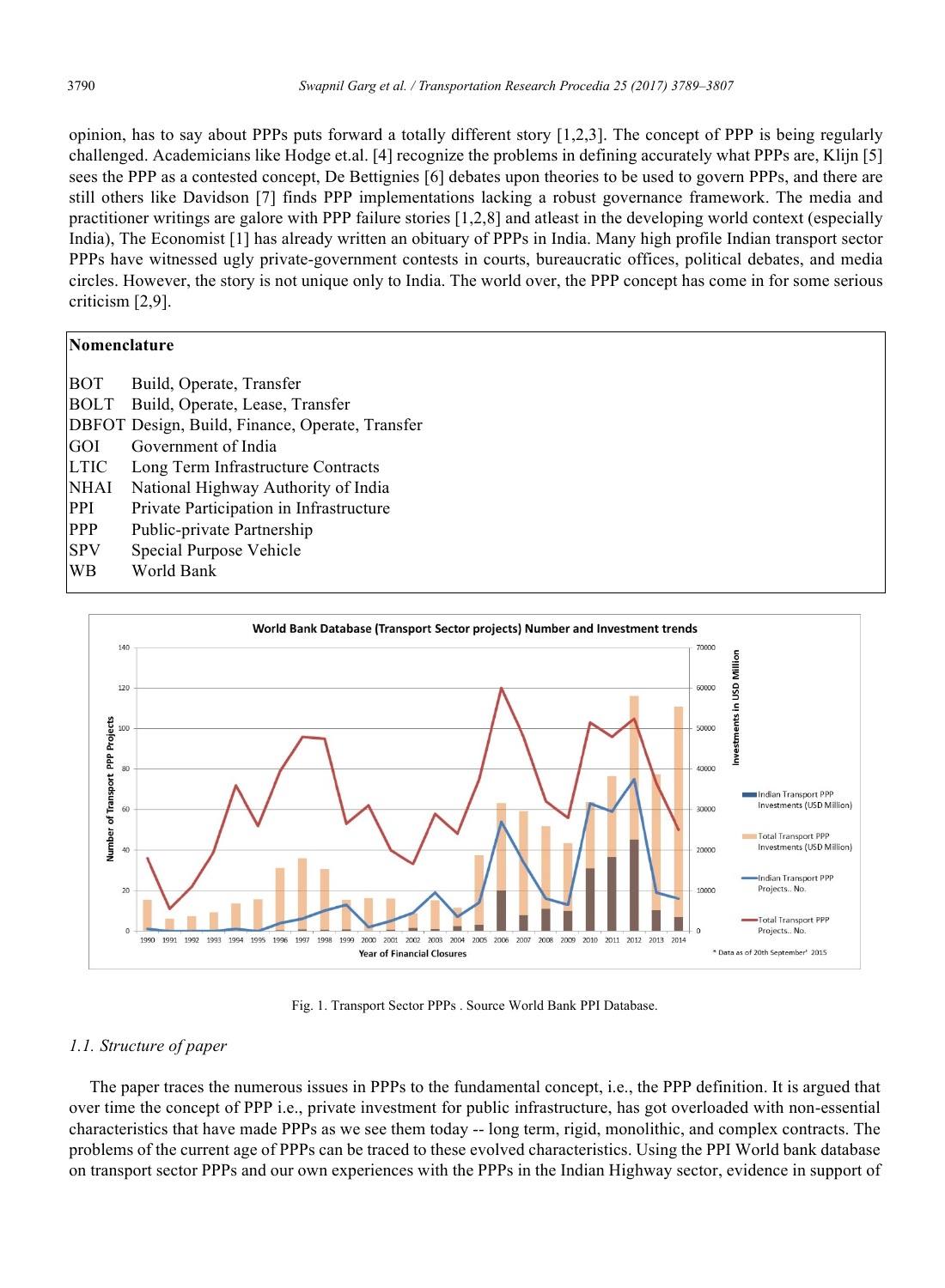the claims made is presented. Taking a prescriptive view, we anchor ourselves in management literature to argue that the inherent complex nature of PPPs is required to be addressed by unbundling, which is analogous to the modularization approach of managing complexity as proposed by Baldwin and Clark [10]. The rethinking of the PPP concept, by advocating unbundling and modularization across the time domain, contractual aspects, projects scope, and modular contracts is the theme of this paper.

### *1.2. Methodology*

We have been researching PPPs for the last five years. More specifically, we have been studying the Indian Highway sector and the PPPs therein. As part of this ongoing study, we have carried out unstructured interviews with over 50 middle and senior managers involved in highway PPP projects, using structured questionnaire surveyed these managers regarding how they work in the project, followed the government and media publications in the domain, and held numerous discussion with experts in the field. These observations have been summarized in the numerous cases and research papers [11] and also shared during numerous courses and workshops with industry experts. We borrow from the learnings out of these and distill them to argue the need for a fundamental rethinking of PPP concept along the lines of unbundling. Logical arguments are made in support of and anecdotal evidence is provided to justify the stand taken. Further the appendix tabulates and provides comparative information on three highway sector PPPs in India, which have been heavily contested and have been the source of the ugly bump in the PPP story of Indian transport infrastructure upgradation.

# **2. PPP A Definitional perspective**

PPPs have come a long way since they were first conceived. However, their first conception is a highly debatable aspect. Some trace its origin back to 1438 when a concession was awarded to a French nobleman Luis de Bernam to charge the fees for goods transported on the Rhine [12], or to early 1600s, when the British crown allowed the East Indian company, a private enterprise, to explore the east and exploit what it finds there in return for a fixed share [13]. Similarly, the origin of the term "BOT concession" is acknowledge by Grimsey, et.al, [14] to have been come from the concession granted to Perrier in France in 1782 for water distribution. Not wanting to stir a hornet's nest, we narrowly focus ourselves on transport sector PPPs, which in their current form are largely viewed, with a reasonable consensus, as having evolved out of Public Finance Initiative (PFI) of the John Major's conservative government in the UK in 1991[15].

| Agency                                 | Definition                                                                                                                                                                                                                                                      | Nature of<br>relationship | Purpose                                                        | Compensation<br>to private | Role of private operations & Long term Legal contract | <b>Bundling</b><br>management |          |
|----------------------------------------|-----------------------------------------------------------------------------------------------------------------------------------------------------------------------------------------------------------------------------------------------------------------|---------------------------|----------------------------------------------------------------|----------------------------|-------------------------------------------------------|-------------------------------|----------|
| Bovaird's<br>(48, p. 200)              | PPPs are 'working arrangements<br>based on a mutual commitment (over<br>and above that implied in any<br>contract) between a public sector<br>organizations with any other<br>organization outside the public<br>sector.'                                       | Working<br>arrangement    |                                                                |                            | Mutually commit                                       |                               | Implied  |
| Koppenjan<br>(49, p. 137)              | 'a form of structured cooperation<br>between public and private partners<br>in the planning/construction and/or<br>exploitation of infrastructural<br>facilities in which they share or<br>reallocate risks, costs, benefits,<br>resources and responsibilities | Structured<br>cooperation | Planning<br>Constructi<br>on<br>Exploit<br>infra<br>facilities | Shared benefits            | Share risks.<br>costs, resources                      |                               |          |
| Grimsey and<br>Lewis<br>$[14, p. 2)$ : | PPPs can be defined as arrangements<br>whereby private parties participate in,<br>or provide support for, the provision Arrangement<br>of infrastructure, and a PPP project<br>results in a contract for a private                                              |                           | Deliver<br>public<br>infra<br>services                         |                            | Participate or<br>provide support                     |                               | Contract |

Table 1. Comparing PPP Definitions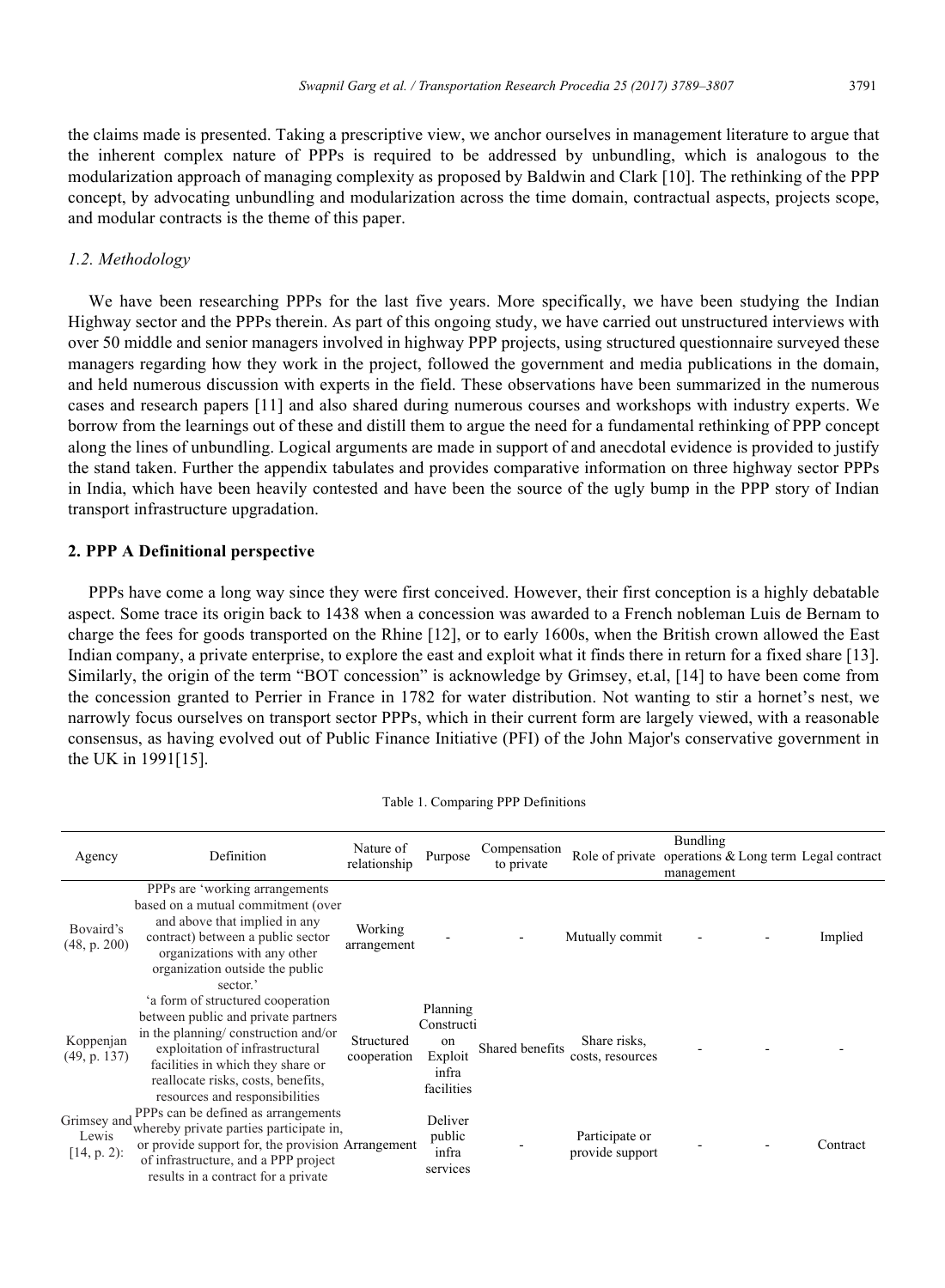| European<br>Commission<br>April 2004<br>[50]                          | entity to deliver public infrastructure-<br>based services.<br>In general, the term refers to forms<br>of cooperation between public<br>authorities and the world of business<br>which aim to ensure the funding,<br>construction, renovation,<br>management and maintenance of<br>an infrastructure of the provision of a                                                                                                                                      | Forms of<br>cooperation                 | Provision<br>of<br>infrastruct<br>ure /<br>service              |                                                                  | Unclear                                                      | Implied                                      |                            |                                |
|-----------------------------------------------------------------------|-----------------------------------------------------------------------------------------------------------------------------------------------------------------------------------------------------------------------------------------------------------------------------------------------------------------------------------------------------------------------------------------------------------------------------------------------------------------|-----------------------------------------|-----------------------------------------------------------------|------------------------------------------------------------------|--------------------------------------------------------------|----------------------------------------------|----------------------------|--------------------------------|
| World Bank<br>[51]                                                    | service.<br>A long-term contractual arrangement<br>between a public entity or authority<br>and a private entity for providing a<br>public asset or service in which the<br>private party bears significant risk<br>and management responsibility                                                                                                                                                                                                                | Long term<br>contractual<br>arrangement | Provide<br>public<br>asset or<br>service                        |                                                                  | Bear significant<br>risk and<br>management<br>responsibility |                                              |                            | Long term Contractual          |
| Asian<br>t Bank $[52]$                                                | Developmen No clear definition, but elaborates on relationships services,<br>multiple aspects                                                                                                                                                                                                                                                                                                                                                                   | Range of<br>, Contractual               | Reforms,<br>Infra,<br>public<br>agreement investment<br>S       | Financial<br>rewards,<br>commensurate<br>to predefined<br>output | Adopt task,<br>obligations and<br>risks                      |                                              |                            | Yes                            |
| Standard &<br>Credit<br>$[53]$                                        | Standard & Poor's definition of a<br>PPP is any medium-to-long term<br>Poor's PPP relationship between the public and Medium-to<br>private sectors, involving the <b>sharing</b> long term<br>Survey 2005 of risks and rewards of multisector relationship outcomes<br>skills, expertise and finance to<br>deliver desired policy outcomes.                                                                                                                     |                                         | Delivery<br>policy                                              | Sharing of<br>risks and<br>rewards                               | Sharing of risks<br>and rewards                              | Implied                                      | Medium-<br>to long<br>term |                                |
| German PPP<br><b>Task Force</b><br>$\begin{bmatrix} 54 \end{bmatrix}$ | PPPs are aimed at increasing the<br>efficiency of infrastructure projects<br>by means of <b>a long-term</b><br>collaboration between the public<br>sector and private business. A holistic<br>approach which extends over the<br>entire lifecycle is important here                                                                                                                                                                                             | Collaboratio efficiency<br>$\mathbf n$  | Increase<br>of infra<br>projects                                |                                                                  |                                                              | Implied                                      | Long term                  |                                |
| Canadian<br>Council of<br>PPPs $[55]$                                 | A cooperative venture between the<br>public and private sectors, built on<br>the <b>expertise</b> of each partner, that<br>best meets clearly defined public<br>needs through the appropriate<br>allocation of resources, risks and<br>rewards.                                                                                                                                                                                                                 | Cooperative<br>venture                  | Public<br>needs                                                 | Appropriate<br>rewards                                           | Resources, risks                                             |                                              |                            |                                |
| National<br>PPPs (US)<br>[56]                                         | A Public-Private Partnership (P3) is a<br>contractual arrangement between a<br>public agency (federal, state or local)<br>and a private sector entity. Through<br>this agreement, the skills and assets<br>Council of of each sector (public and private) are<br>shared in delivering a service or<br>facility for the use of the general<br>public. In addition to the sharing of<br>resources, each party shares in the<br>risks and rewards potential in the | Contract                                | Delivery<br>of<br>Services                                      |                                                                  | Responsibilities<br>and business<br>risks                    |                                              |                            | Contractual<br>arrangement     |
| Partnerships<br>British<br>Columbia<br>$[57]$                         | delivery of the service and/or facility.<br>A legally-binding contract between<br>government and business for the<br>provision of assets and the delivery<br>of services that allocates<br>responsibilities and business risks<br>among the various partners.                                                                                                                                                                                                   | Contractual<br>partnership governme     | Traditional<br>ly<br>nt                                         |                                                                  |                                                              | Finance,<br>Design,<br>Implement,<br>Operate |                            | Legally<br>binding<br>contract |
| Haryana<br>Govt $[58]$<br>Rajasthan<br>$[59]$                         | PPPs broadly refer to long term,<br>contractual partnerships between<br>the public and private sector<br>Government agencies, specially targeted towards<br>financing, designing, implementing,                                                                                                                                                                                                                                                                 | Partnership                             | Provide<br>infra $\&$<br>services<br>traditionall<br>y provided |                                                                  | Partner with<br>govt.                                        | Implied                                      |                            | Long term Contractual          |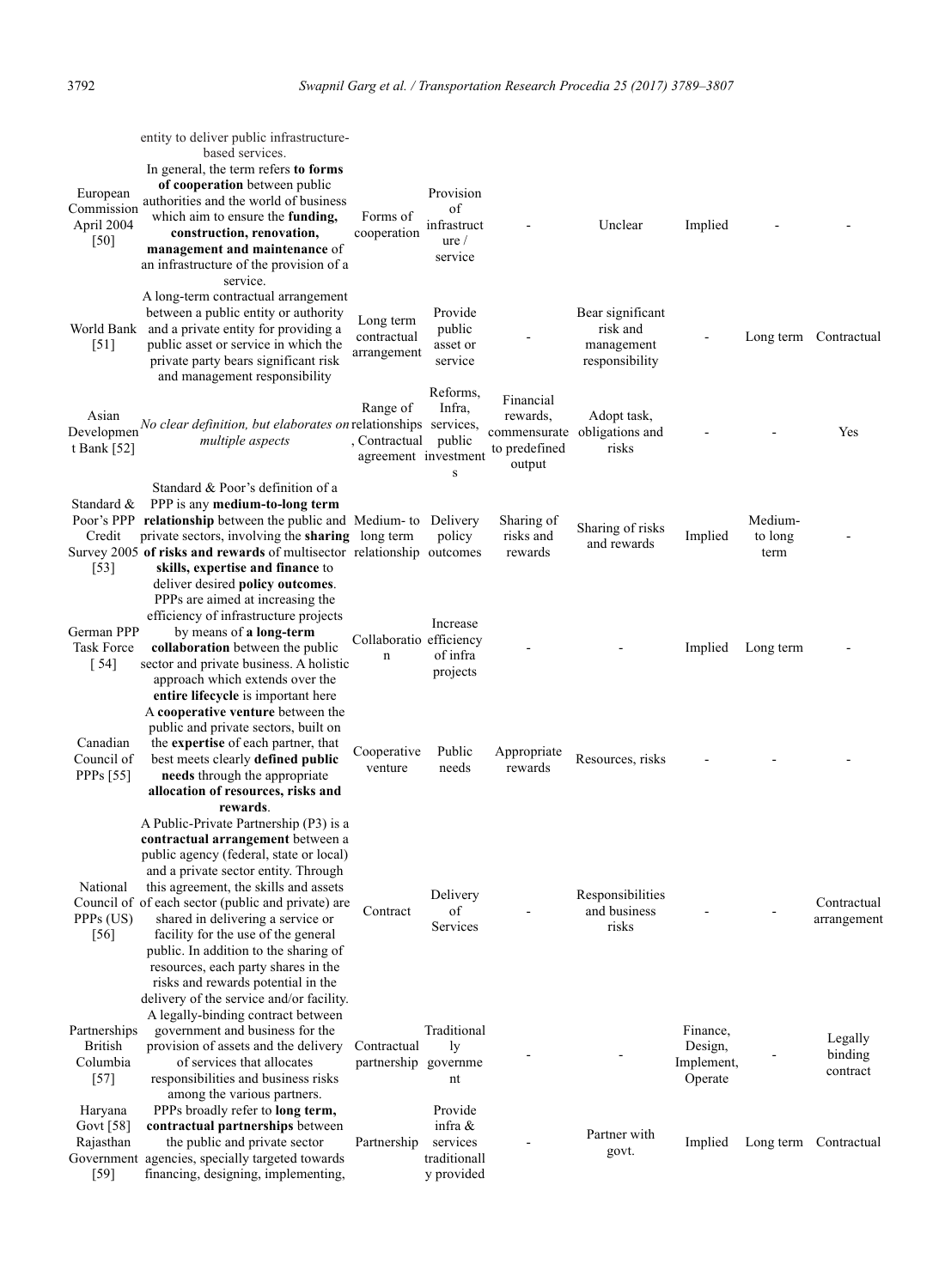| plc                                  | and operating infrastructure facilities<br>and services that were traditionally<br>provided by the Government and/or<br>its agencies.<br>PPPs are long-term partnerships to<br>deliver assets and services<br>underpinning public services and<br>community outcomes. Optimal<br>structuring links private sector<br>John Laing profitability to sustained performance<br>over the <b>long-term</b> , yielding robust<br>and attractive cash-flows for<br>investors in return for delivering<br>better value for money to the<br>taxpayer.                                                                                                                  | Partnership assets and | by Govt.<br>Deliver<br>services               | Profitability,<br>Robust<br>attractive cash<br>flows | Earn Money                                 | Optimal | Long term<br>emphasize<br>d |  |
|--------------------------------------|-------------------------------------------------------------------------------------------------------------------------------------------------------------------------------------------------------------------------------------------------------------------------------------------------------------------------------------------------------------------------------------------------------------------------------------------------------------------------------------------------------------------------------------------------------------------------------------------------------------------------------------------------------------|------------------------|-----------------------------------------------|------------------------------------------------------|--------------------------------------------|---------|-----------------------------|--|
| GOI.<br>Discussion<br>paper $(2010)$ | PPP means an arrangement between<br>a government or statutory entity or<br>government owned entity on one side<br>and a private sector entity on the<br>other, for the provision of public<br>assets and/or related services for<br>public benefit, through investments<br>being made by and/or management<br>undertaken by the <b>private sector</b><br>entity for a specified time period,<br>where there is a <b>substantial risk</b><br>sharing with the private sector and<br>the private sector receives<br>performance linked payments that<br>conform (or are benchmarked) to<br>specified, pre-determined and<br>measurable performance standards. | Arrangement assets and | Provision<br>of public<br>related<br>services | Performance<br>linked<br>payments                    | Risk sharing<br>Investments/<br>management |         |                             |  |

# *2.1. Definitional Challenge*

The PPP concept faces a definitional challenge [4]. While studying PPPs it soon becomes confusing whether a particular case is a PPP or not, leaving us to wonder what makes a project qualify to be categorized as a PPP. Evident from the definitions summarized in Table 1, while some argue that PPPs necessarily require private financial investments and need to be governed by legally enforceable contracts, there are yet others who see all kinds working arrangements between public and private agencies as PPPs. The introduction to the *International Handbook of PPPs* [4], the first such international publication, contends that there is a "paradox in what PPP really are", and this has led to the "PPP phenomenon remaining an enigma despite all the PPP talk". The World Bank Publication, PPP Reference guide version 2.0 [16], states that at the conceptual level there is no single internationally accepted definition of PPPs, while the European Commission's guide on PPP [17] recognizes that PPP is not defined at the community level. Consequently, definitions of PPP abound.

The definitions of PPPs proposed by a myriad of government agencies, financial institutions, academics, and established PPP concessionaires are summarized in Table 1. While recognizing that a comprehensive/complete list of PPP definitions is an impossible task, the above list seeks to selectively present some definitions which span numerous domains, while ensuring that all unique aspects associated with PPPs are addressed. The definitions are compared along dimensions of nature of relationship, specification of purpose, compensation to private agencies involves, role of private agency, bundling of activities, long term nature of the relationship and contractual nature of the relationships. The comparison throws up that while some aspects are uniformly emphasized across all definitions, in some aspects the definitions advocate very different views.

### *2.2. Comparing PPP Definitions, identifying similarities*

Some common aspects that are present in all PPP definitions can be summarized as follows.

• PPPs always involve an arrangement between the public (government) and private agencies.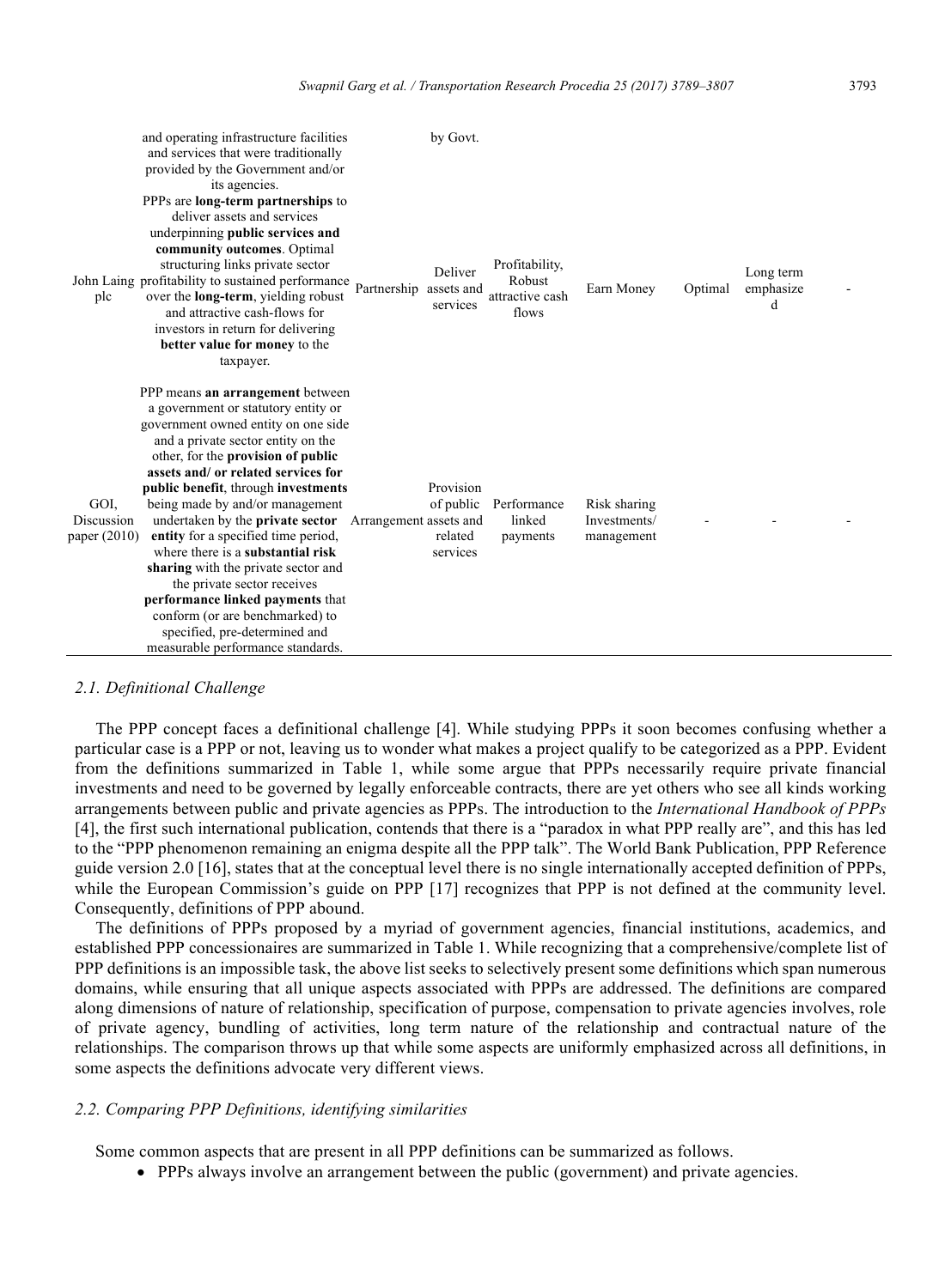- PPPs emphasize delivery of public services by private agencies.
- In PPPs there a conscious shift from asset creation to service delivery.
- PPPs seek transfer of significant levels of risks to private agencies.
- PPPs involve some kind of an output based remuneration to private agencies.





### *2.3. Comparing PPP Definitions, identifying differences*

Across the numerous definitions, there is a universal emphasis that PPPs involve both public and private parties, they involve delivery of a service or asset that is has some public goods characteristics, they involve a transfer of a significant amount of project risk to the private parties and private parties seek some performance based returns from them. Besides these common elements, academicians, governments, and multilateral agencies tend to further specify and restrict what will get categorized by them as a PPP. There are primarily three ways in which PPPs get further specified. PPPs tend to be necessarily viewed as being long term in nature; requiring extensive bundling of services; and being necessarily imprinted in ink. However, as brought about above these aspects are not central to the PPP concept, and are not an essential part of the various definitions summarized above. This paper further contends that such restrictions, in effect, lead to corruption of the PPP concept and we trace many of the problems in current age of PPPs to this overloading of the PPP concept with these evolved understandings. We next discuss the genesis of each one of these departures from the core PPP concept.

#### *2.4. Bundling of activities*

PPPs often get described in terms of the bundling of the project activities that they involve and the en block transfer of the risks associated with this bundle to the private sector. For instance, the various kinds of PPP projects i.e., BOT, BOLT, DBFOT, have progressively sought to add more and more project activities to the PPP. That is, while BOT only covers build, operate, and transfer, BOLT adds leasing to it and DBFOT further adds design to it. The problem of bundling are many and varied.

Bundling makes the PPP grow in size to such a level that they become virtual monopolies and with the inherent transfer of risks to private agencies involved in PPPs, these monopolies get transferred to the private domain. Examples lie in the Indian highway PPP projects of Yamuna Expressway and Kundli Maneshar Palwa (KMP) expressway. The Yamuna Expressway is a 165 Km 6/8 lane expressway from Delhi to Agra. It was awarded at a project cost of INR 13,000 crores<sup>†</sup> in 2003, and got completed in 2012 after a significant delay. The concession was awarded with 5 land parcels and ran into serious problems of land acquisition. Problems arose when farmers refused to give up their agricultural land for urban colonization by a private agency. The land parcels were included in the project to make it commercially viable. The problems in the project have been traced to the bundling of the land parcels with the highway project [18]. On the other hand, the KMP expressway was first conceived in 2003 as a 135.6

<sup>&</sup>lt;sup>†</sup> INR 6800 crores  $\sim$  1 billion USD (Sep 2015 exchange rates)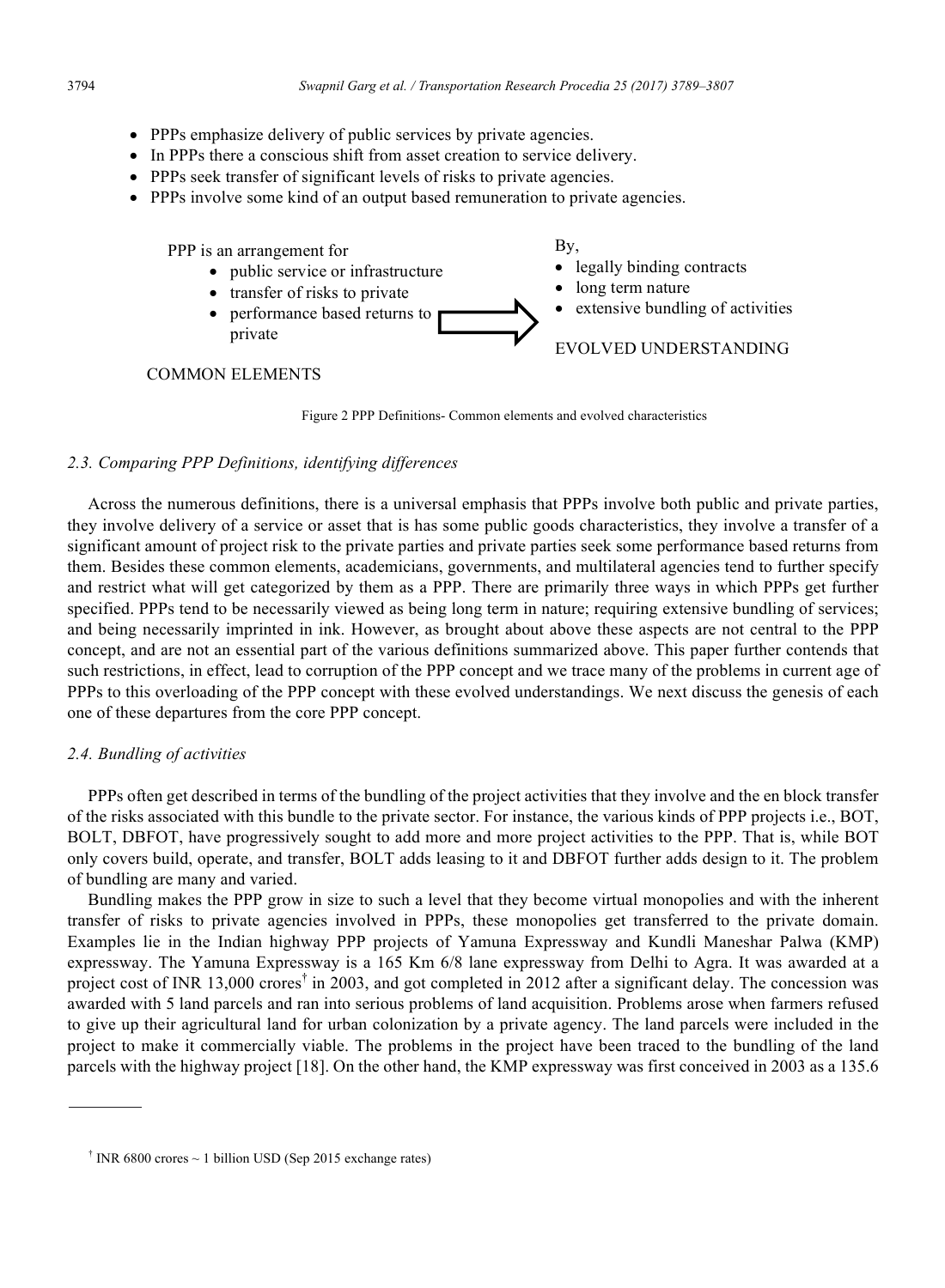Km expressway and cost almost INR 2000 crores. The original project got only 68% complete. After missing numerous deadlines for completion (scheduled for 2009), and numerous court battles the original concession has now been terminated. The 136 Km expressway has been divided into two sections of 53 Km and 83 Km and are being separately awarded to two separate concessionaires [19].

Theoretically, arguments for bundling of activities lie at two levels. Firstly, as per Hart [20] not only are the contracting costs for infrastructure construction and for service delivery very different, but it is often difficult (or extremely costly) to specify contracts separately for infrastructure delivery and for service delivery as they affect each other significantly. It is often cheaper to bundle the two together and contract them out as a single project. Secondly, it is by bundling that a cost intensive project can be made investment neutral for the government. The initial project costs are compensated a revenue stream running into the future, to make the project commercially feasible. This also enables the government to move infrastructure projects off its balance sheets, as excessive public debt is frowned upon. A PPP contract also makes a statement of government policy that building a symbiotic relations with the private financial sector as its focus area. Accordingly, Hodge, et.al, [4] and Iossa, et.al, [21] identify the main characteristics of a PPP arrangement to be the use of private finance, tasks bundling, risk transfer, and long-term contracting.

Bundling results in larger than life and highly complex projects. The case of the PPP for the upgradation of the New Delhi Railway station in India, is an ideal example. Despite numerous exercises on attempting a PPP based upgradation the project is yet to take off, after even a decade of work on it, as it has been made into an INR 10,000 crore project, while accommodating the wishes and fancies of the hundreds of involved stake holders [22].

The risk averse nature of public servants, and the complexity of government procurement also motivates the procuring government agent to bundle as many project components as possible and get the same completed in one procurement cycle. However, this leads to added complexity of the project, making the project a near monopoly in the hands of the private agent, and also increases the disconnect between the authority and responsibility allocations, such that shouldering of responsibility and taking rightful ownership of risks becomes almost impossible. The INR 15,000 crore Delhi airport in the hands of the concessionaire demonstrates this aspect. The complete airport infrastructure is in the hands of a private agent, who commands a near monopolistic right over an essential service, and has been making regular demands on the government being in the driving seat in every negotiation [23].

Camouflaging of risks behind complexity is often the result, and their subsequent misallocation. The attempt to transfer the land acquisition risk to the private agency in highway projects in India is an ideal example of this. While land acquisition is a completely government activity, and has to be done by the government agents, in most concessions the concessionaire is made to bear the payments to be made. Most of the executed PPP projects have seen the government playing a very active role in carrying out land acquisition as was done in the Yamuna Expressway case, wherein the Chief Minister of the state of Uttar Pradesh held weekly reviews [18], or in the state of Madhya Pradesh where road projects were only tendered once land for them was fully available [24,25].

The big question is whether this complexity is a fundamental nature of PPP projects, or is it an aspect which can be adequately managed? Management scholars like Baldwin, et.al, [10] have argued that complexity needs to be managed by modularization. This involves dividing a complex set of activities into distinct modules, with modules being self-contained and the module interfaces paid due attention. In the context of infrastructure projects taken up by the PPP route, this implies breaking up a large project into smaller bits and pieces of manageable size, with the bits and pieces capable to coming together to deliver the whole. The following is implied,

*PPP Bunding (of activities) –* 
$$
\xrightarrow{(results in)} \rightarrow
$$
 *Complexity –*  $\xrightarrow{(requires)} \rightarrow$  *Modularity (in scope)* ..................... (1)

These thoughts are shared by numerous PPP experts, who have started to bring evidence that PPP projects can even be conceived of and taken up without making them huge and monolithic. A recent exemplar reflecting the shift is the case of the small water PPP projects wherein small towns entered into and executed small size PPPs in Benin. The case is detailed out and advocated by World Bank, IFC group [26].

#### *2.5. Long term contracts*

The term of a PPP is another of its non-core aspect. Some definitions, like that proposed for GOI, while preventing PPP contracts from running into perpetuity, also mandate them to extend to more than three years. At the same time,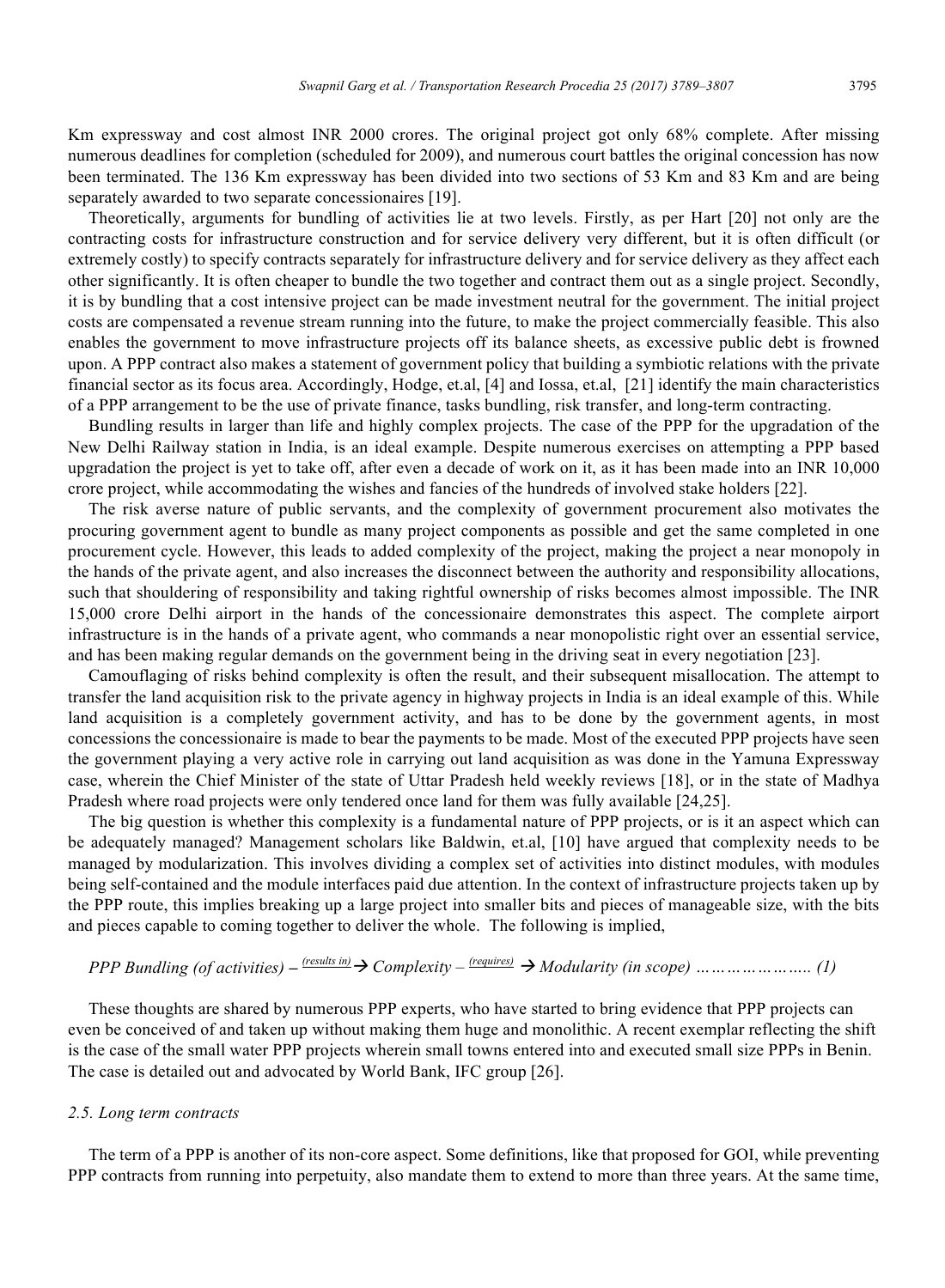PPPs in infrastructure often get labeled as LTICs (Long term infrastructure contracts) [27] and hence explicitly specify that these are long term arrangements. This assumption comes about when bundling of construction and service delivery gets done, such that large front end investments are to be recovered over time from nominal service delivery charges (user charges in some cases). Moreover, paying for the infrastructure over time from user imposed user charges is also not central to the PPP concept. Further, the long term nature conflicts with the PPPs policy of effectively allocating risks to the agency most suited to bear it. Knight [28], as far back as 1921, had identified that risks and uncertainties are two different aspects. While risks can be identified, quantified, and mitigated, it is uncertainty which is unknown in all forms and can never be fully addressed. While in the shorter term, risk can be forecasted and risk mitigation done, as the time span increases the risks tend to become uncertainties. Consequently, PPP projects get exposed to aspects for which no strategy for mitigation exists.

The longer term nature of PPPs increases their exposure to environmental uncertainty, and even minor errors in the initial assumptions, have adverse large bearings on the project. The impact of even small departures from initial assumptions, has to be borne by the project for its entire life time, and even a small event would led to significantly high impact and contribute to excessive contests in the PPP. A feasible option to long term contracts but still being able to adapt to changes, lies in introducing project modularity on a time dimension. That is, projects framework being so specified that at multiple instances of time the projects can change hands and the disadvantages of long term hostage conditions do not arise. A market of PPP projects has been recognized in the literature as the ultimate level of maturity that the PPP concept would reach.

*Long term PPP -(results in)* $\rightarrow$  *Hostage situation/ Magnification of small issues -(requires* $\rightarrow$  *Modularity (in time scale) ……….. (2)*

#### *2.6. Legally binding contractual nature*

Common to almost all PPP definitions is the recognition that it is an arrangement between private and public, but the nature of this arrangement is left open. However, more often than naught, PPPs are specified to constitute legally bound and rigid contractual agreements, as one party is the government and for it only formally signed understandings (legal contracts) are necessary. These also become essential as the public agent has to adhere to the needs of maintaining transparency, accountability, equity, and consistency. Signed and legally enforceable contracts are argued to be necessary to protect the public and private interests in the projects.

Such contractual agreements, while serving to protect the interests of the parties in the contract, severely restrain the flexibility in the project itself and significantly limit its capacity to adapt to changing circumstances. At the same time, PPPs are also innovative steps wherein uncertainties loom large and not everything is known or can be specified ex-ante. Rigid and legally bound contracts adversely affect the projects outcome and severely limit its deliverability. However, the current trend is towards writing complete contracts and making them as complete and as rigid as possible. The same is evident from the remark by V .Pratap [29]

# *"It is crucial that the government identifies the issues that caused contractual difficulties, and ensures that these problems do not recur in any new agreement." [29]*

Writing of complete contracts has however been long accepted by economists as being an impossible endeavor. Economic contracts are inherently incomplete and will remain so for ever as information asymmetries will always exist, and economic activities will continue to be exposed to uncertainties, even the nature of which is unknown at the time of contract writing.

An option to contractual binding of economic activity lies in trust based binding. This is the primary reason why the last "P" in PPP stands for partnerships. However, we continuously fail in evolving trust developing mechanism when the private and public agencies need to work together. The one off nature of public-private transactions is one reason often attributable to this. Due to lack of repeat transactions, trust does not flow from one transaction to another, and there exists neither a shadow of the future nor a shadow of the past. Developing a market of modularized and short duration PPP projects, wherein PPP projects often change hands, would put in place a viable trust developing mechanism. Here, the effects of shadow of future and shadow of past can be relied upon, and not everything need be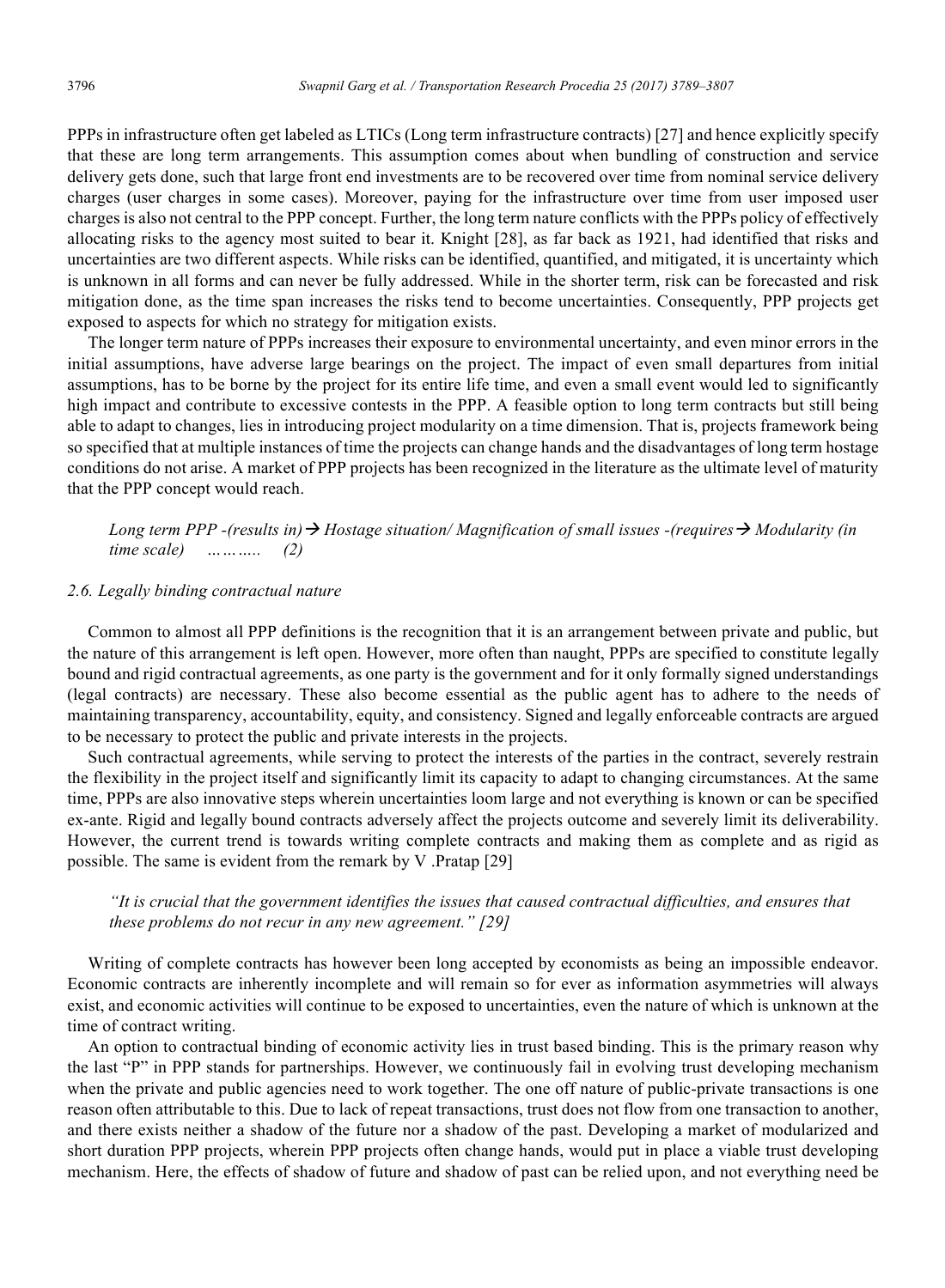specified ex-ante in the PPP contract. Project functioning should be allowed to evolve and adjust with time, with minimal ex-ante decisions. The other benefits comes from reducing the size of a possible honest mistake, both in terms of monetary value and impact over time, which a market of PPP project brings about.

### *Rigid Contracting-(results in)*à *Rigidity/ Inflexibility—(requires)*à *Market for PPPs………(3)*

The problems faced by the NH-1 Panipat Jallandhar highway up-gradation project (Case 1 presented in the appendix) due to unrealistic traffic forecasts and the problems faced by the Tata Power project due to change in taxation policies in Indonesia on the coal to be imported from their for use in the power project, are representative of the constraints posed by legally rigid contracts [27].

#### *2.7. Simultaneous impact*

The extension of the basic PPP concept to large scale bundling of activities, long term, and rigid contracting, all together, converts PPP projects into monolithic giants and coupled with the fact that they are for delivery of public services they acquire the status of monopolies in private hands.

Bundling of activities, without adequate modularization, grows the financial size of PPP projects and the number of private agencies that can handle these decreases significantly. This firstly affects the initial bidding wherein multiple private parties need to come together to gain enough financial muscle and experience across domains, to bid for a large project, and adds to their complexity. Secondly, the need for professional execution increases significantly as larger amount of complexity needs to be addressed, and even minor slips on the private parties part, results in significant unintended effects on the project outcomes. Thirdly, and most importantly, if the private concessionaire turns into a rogue he holds the government to a ransom as on one hand public services cannot be disrupted and on the other hand competent and financially strong private agencies to take its place do not exist. More than such an event occurring, the situation is one of lack of alternatives/options affecting quality delivery and compromises on the same. Here, only the minimal level of delivery is what the public receives.

The long term nature of the contract, without any time spaced modularization, or even its possibility, leads to one off contracts with no going back. Procrastination in such scenarios become rampant and can also lead to hostage situations of the public body or the private body, wherein the consequences of walking out of the contract are catastrophic and hence once again minimal delivery levels are what are promised and maintained. In case 2 in appendix, NHAI had no options to run the toll plazas if the private concessionaire walked out, and the concessionaire refused to take up any up-gradation work to ease traffic problems despite court orders.

Contractual nature and ex-ante decisions, which are rigid and legally binding, make the monopoly (in private hands) unadaptable to changing situations. As demonstrated in case 1, attempts at writing complete contracts, often leads to long contracts, which are more likely to have internal contradictions. Ex-post adjustments, if they compromise with the bidding criterions, are viewed either as crony capitalism if they favor the private sector or as government bullying if they harm the private parties. Normal across the table negotiations have no place, as contractual clauses are nonnegotiable even by mutual consent.

The three aspects of long term, bundling and rigid contracts, together, unaddressed by unbundling across time and scope domains to achieve modularity, or by creating a market of PPPs, leads to the situation wherein both the private and public agencies lose confidence in the concept, and the concept sees as floundering [29] .

#### **3. PPPs in Indian transport sector**

The World Bank PPI database lists 453 transport sector PPP projects in India, a significant 22.5 % of the total number of 2019 transport sector projects in the database. Of the Indian PPP projects 26 have got cancelled, 10 have already been concluded, 91 under construction, and a whooping 321 are in the operational phase. At 6% cancellations in India, it approximately the same as the global average of 5.5% cancellations of transport sector PPPs in the database. However, this is only part of the story.

A closer examination of the list of 26 cancelled projects reveals that it does not have the PPP projects which raise all the hue and cry in the media and academic circles. Some of the projects that we have closely studied and which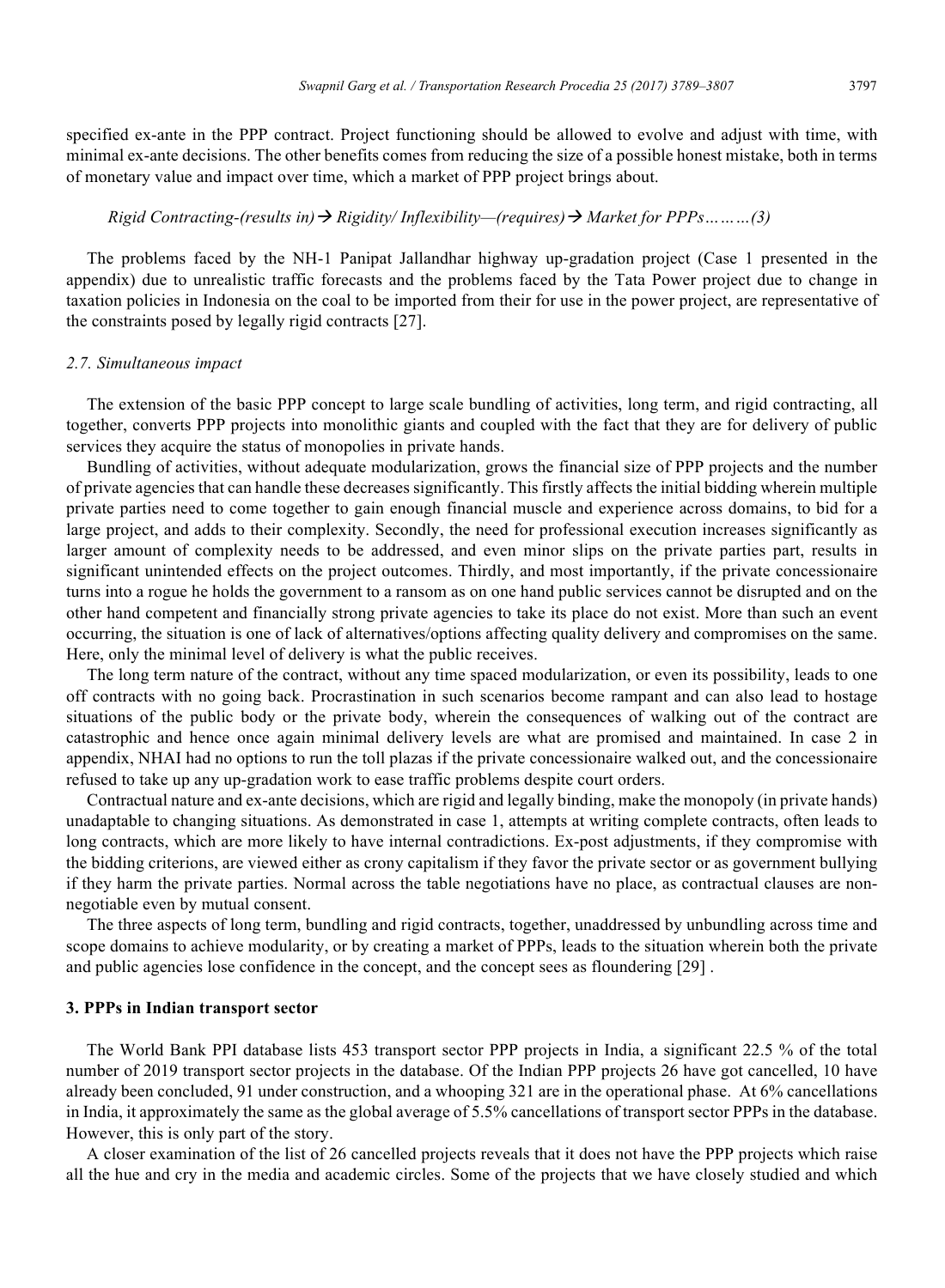have been the basis for the media's perception of failed PPP story in the country are not getting reflected in the database as having failed, as they did not get cancelled. Some of these are, NH-1 Panipat Jallandhar expressway (Case 1 in appendix), NH-8 Delhi Gurgaon Expressway (Case 2 in appendix), Yamuna Expressway, and DND flyway , to name a few. This is attributed to the fact that contested projects continue to attention at various levels, but they do not get cancelled. Their cancellation would result in a public outcry that would be politically suicidal for the party in power. However, it is these same projects, which when contested in media or courts, do tend to be basis of the public opinion.

A more startling fact comes to notice if one analyses the yearly trends of new concessions signed as presented in Figure 2a. After a gradual increase the number of PPP projects signed in a year jumped to as high as 75 in 2012, but has again reduced to under 20 level. These figures when supplemented with industry reports and academic writing that bidders are no longer coming forward to take up transport PPP projects, shows that the sector not in the best of health.

Despite the huge exposure of the Indian economy to over 400 PPP projects, there are very few projects in the country which can be lauded as success stories, and Pratap [29] sees the PPP concept as floundering. While some projects conceived as PPPs could not attract bidders, some failed to reach financial closure, some were dumped by the winning bidder (for instance, case 3 described in appendix), some got stuck during the implementation phase (for instance, case 1 in the appendix), and still others got taken over by the government or sold after commissioning (for instance, case 2 in the appendix). Of these, the projects that get stuck in implementation or have to be taken over by the government are the most serious. They not only involve large sunk costs, but point towards a fundamentally failing concept. The issue assumes glaring proportions when one finds most of the PPP projects delicately poised, or languishing with significant time and cost over runs, incurring huge social costs, waiting for the plug to be pulled, with few being declared failed [29].

#### **4. PPP definitional rethinking**

The purpose of looking for definitional inconsistencies was to identify reasons for poor perception of PPPs emanating from the way that PPPs are viewed and understood today. While taking a definitional perspective, giving due recognition to the fact that numerous definitions of the PPP concept exist, it is argued that PPPs in the real world and as practiced in the industry, are characterized by extensive bundling, long term periods, and executed through rigid contracts. It evolved understanding has also found its way in how PPPs have got defined overtime. The three key characteristics are shown to have driven the concept into an unintended direction, and numerous PPP failure stories, atleast in the context of Indian Highway PPPs, were shown to have emerged out of these evolved characteristics. Further, it has been proposed above that unbundling across scope and time could provide an option for better governance of PPPs. Such an unbundling would result in a modular PPP, conceived for short term, less complex, and flexible in nature, and existing in an environment where PPPs can be bought and sold in a market. Notably, this can be achieved without tampering with the core features of PPPs.

This, however, is only a part of the problem behind the perceived failure of PPPs. We next examine PPPs from the management literature in strategic alliances, as PPPs are supposed to be a partnerships or an alliance between a public and private agencies. This view also allows us to refresh our perspective on PPPs, and address the PPP paradox.

#### **5. Management literature and PPPs**

PPP are essentially partnerships between public and private agencies, aimed at achieving a common objective. As partnerships they can be viewed as strategic alliances between the public and private agencies. While the PPP literature is highly distributed and scattered across subject domains, the strategic alliance literature in the management stream is quite cohesive and mature. After having gone through an initial period of discovery, wherein the area also dabbled with definitional issues, the literature is now in a position to guide managers on their conduct in the effective management of strategic alliances.

In this and the next section we borrow from this rich literature, which sees strategic alliances as sources of competitive advantage for business firms. The broad argument being that PPPs, if viewed as partnerships, face unique challenges that are fundamentally similar to what strategic alliances face. And, rather than worrying excessively about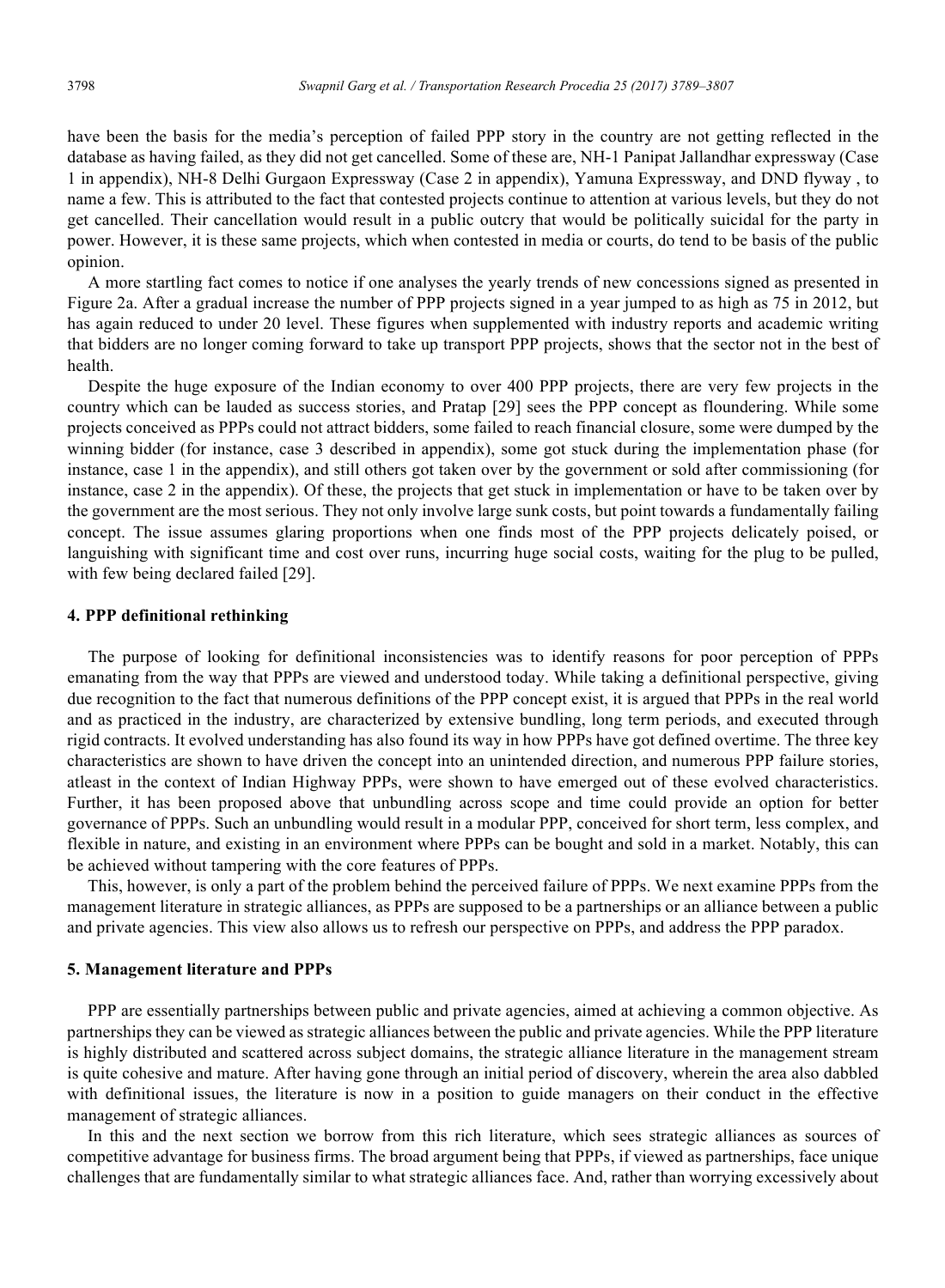these challenges, these should be seen as fundamental and given. The management of PPPs should move ahead in an attempt to address these challenges, rather than dabble about why these have occurred. For instance, as PPPs involve partnerships between the private and the public agencies, each of whom have different driving objectives, exponents often argue that such a relationship is fundamentally flawed on account of the differences in objectives of the two partners. However, the strategic alliance literature informs us that it is possible for agencies with fundamentally different purposes of existence to come together in a mutually beneficial relationships. The focus of management should be to address the unique requirements emerging out of differences in objectives, rather than attempting to change the partner's objectives or sideline them. This fundamental recognition will ensure that in PPP projects the profit motive of the private partner is not compromised, while the government does not attempt to latch onto the profits, become greedy on seeing the private sector profits in the project. In a PPP, the private agency is not required to work as an altruistic and benevolent partner, and the public partner is not to chase profits. This would need innovative ways of working towards the common objective for which the partners had come together.

#### **6. Rethinking PPPs the alliance way**

This paper argues that PPPs need to be rethought and maneuvered along the alliance way, and for this four fundamental rethinks are required. Firstly, the differences in the objectives of the public and private has to be recognized as given. Secondly, PPPs are likely to have a contesting nature, and the contests in their lifetime should not be seen as their failures. Thirdly, performance assessment of PPPs is always likely to be troublesome, and no one measure of their performance should be strived for. PPPs would be simultaneously seen as success and failure stories. And, lastly, despite numerous reports of their failures, they are here to stay. Perceptions of PPP failures should not come in the way of pursuing PPP, as they bring forward great potential for growth and open up new opportunities. And, it is these possibilities that have been driving the public and private commitments to PPPs, and would continue to drive them into the future. We next discuss each of these aspects in detail.

#### *6.1. Partner needs and PPP*

Organizations often adopt network forms, such as alliances. As per Powell [30] these network forms lie between the two extremes of markets and hierarchies. Networks emerge especially when it is difficult to write efficient marketbased contracts or when the required resources lie elsewhere or are distributed among organizations [30]. Ireland, et. al [31] argue that it is through alliances that organizations seek resources and knowledge and also explore new markets and opportunities, to remain competitive in a dynamic landscape. So much so that in today's world going alone is no longer a viable option [32, 33].

Though the needs of the alliance partners are the prime drivers for them to get together, it is rare for such needs to be same. Often, they are not only at variance but also in contradiction. For example, pharmaceutical companies partner with research laboratories to cash in on their discoveries while laboratories seek funding for their research. Similarly, multinational automobile companies partner with local firms to get market access, while local firms seek access to modern technology. Despite being different, these needs are required to be compatible with one another, such that a common alliance objective can be agreed upon.

# *Alliance learning 1: Alliance formation is driven by the needs of alliance partners; needs that are different and yet compatible.*

PPPs are driven by the government's quest for financial, managerial and technical abilities -- abilities that it does not possess, while private firms come forward in search of business opportunities. That is, while the government seeks to satisfy public interest, i.e., provide public infrastructure at the best value for money, the private concessionaire seeks private benefits, i.e., make profit and earn above market returns from his investments in the project [34]. Consequently, Rufin, et.al, [35] see the public agencies and the private firms in a PPP as strange bedfellows or the odd-couple. The mutual need argument of PPPs itself, though simple and fundamental, is often doubted by critics, who see it as driven by private sector's quest for profit, enabled by crony capitalism. Even development economists often tend to make a fallacious assumption when they argue that compared to PPPs arm's length contracts give better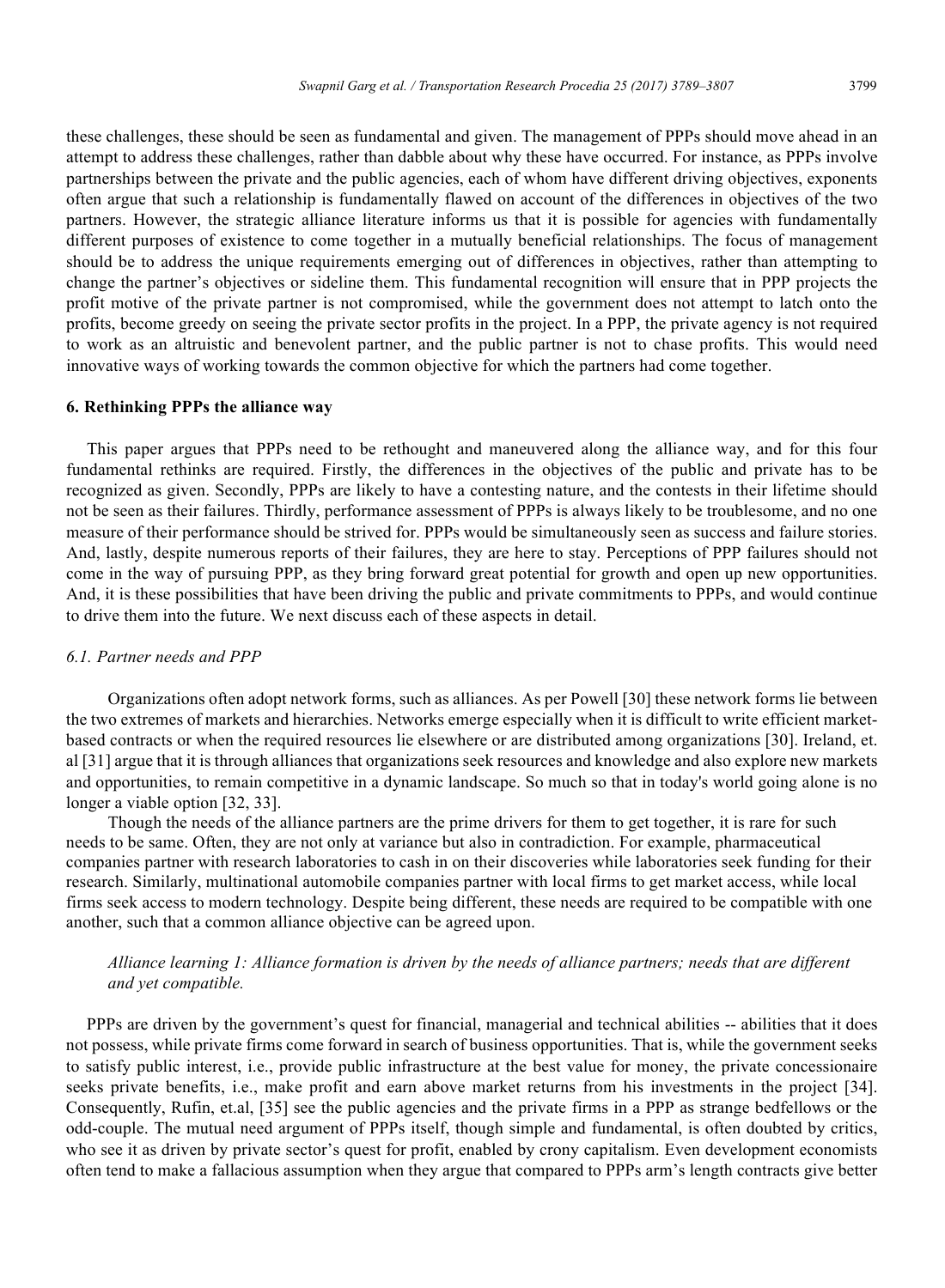value for money as the government can borrow at a lower cost from the market. Though the basic premise of cheaper government borrowings is true, when the same is viewed coupled with government's bureaucratic overload and the possible benefits from innovation and flexibility in both technology and management, this benefit becomes miniscule. PPPs aim to deliver a higher value for the same money, after compensating for the more expensive private borrowing, as such borrowing also come forward with inherent oversight and focus on above average returns. At the same time, the government has limited internal managerial and technical capabilities and it is not possible for it to execute large highway projects, such as those discussed in appendix. Large projects involve significant design, construction, financial, and demand risks, and these risks can be best handled by distributing them among multiple agencies rather than being shouldered by the government on its own [34]. In fact, considering the large infrastructure gaps that the government's world over face, PPPs provide the only option to the government to provide the much required public infrastructure to drive growth.

# *PPP lesson 1: Both government and private agencies pursue PPPs to fill their needs. It is natural for a private agency to pursue private benefit and a public agency to pursue public interest in a PPP, simultaneously.*

The recent McKinsey report [36], while deliberating upon how to transform India's logistics infrastructure, points to the huge infrastructure gap by estimating that the country would need investments to the tune of USD 220 billion in road development alone. Further, USD 90 billion would be required for rail development and another USD 40 billion for development of ports. At the same time, the Indian Finance minister is committed to working towards containing the fiscal deficit, which is hovering at around 4% now, and is targeted to be brought down to 3% by the next year [37]. Thus the government is not in a position to borrow more to build infrastructure on its own. However, today India has a mature base of civil construction contractor and financial institutions that together can address the numerous technology, managerial, and financial gaps that go hand in hand with the infrastructure gap. The needs of the two partners, i.e., the public need to address the infrastructure gap and the private need for profit opportunities, provide the necessary drive for together taking up infrastructure PPPs, through these needs are at variance.

#### *6.2. Contesting nature of alliances*

Das, et.al, [38] and DeRond, et.al. [39] argue that strategic alliances experience internal tensions of cooperation / competition, rigidity / flexibility, and short-term / long-term orientation. These are seen as normal facts of an alliances life, and are neither functional nor dysfunctional to the alliance health.

#### *Alliance learning 2: Internal tensions are central to the alliance concept.*

As per Rufin, et.al, [35] the simultaneous pursuit of both private and public interest in PPPs, makes the inherent paradoxes and internal tensions more pronounced in this context. As per Jay [40] in PPPs these contests are navigated while grappling with the definition of what is success and also by continuous evolution and change in the organizational logic. The extent of flexibility in design and implementation of public procurement contracts is determined by the public agencies' political risk adaptation to the third party – political opponents, competitors, interest groups, and comes at the cost of public at large [41].

Our observations, made before, that very few PPPs in India have got cancelled, while a number of them are heavily contested provides evidence in support of this argument. The IGI Delhi Airport got commissioned in 2010 and has been a show case for the country. However, besides being consistently rated as one of the most modern airports in the world, it has been in the news for many other reasons [23]. The concessionaire has pressed hard for imposition of an additional airport improvement fees on the passengers and the same has been imposed despite large public opposition and government's resentment. The land allotted to the concessionaire has become disputed, and also the formation of numerous SPV's by the concessionaire is being seen by the Government auditors as attempts to divert revenues and decrease the governments revenue share. Some view these as failures of this PPP venture, while others view it as a failure of the PPP concept itself in the country [42].

In the context of highway construction projects, the concessionaire and the public agencies are required to cooperate in getting access to right of way, getting utilities shifted, finalization of minor design changes, watching over the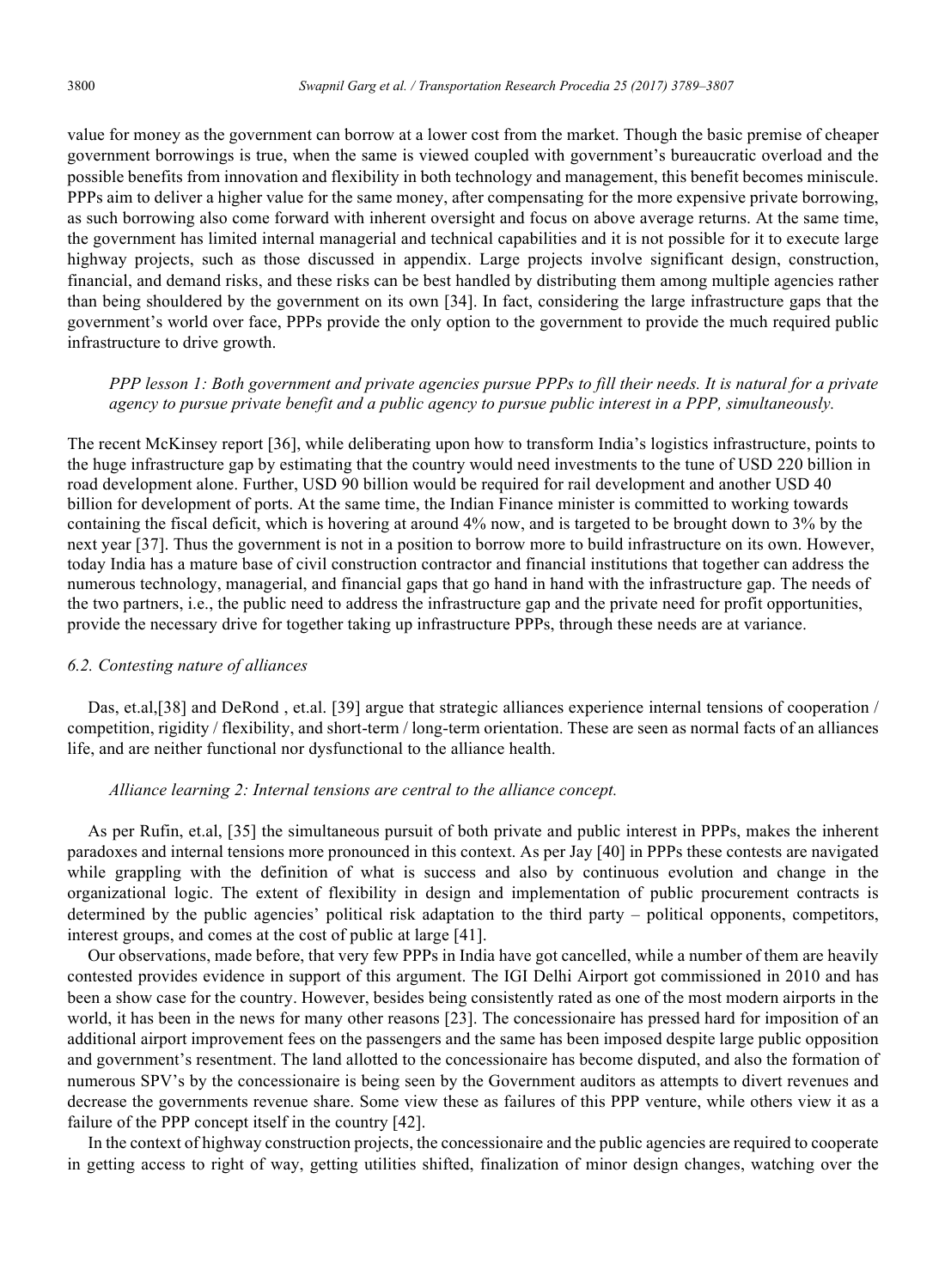quality of delivery by the contractor, while at the same time competing in deciding the extent of scope of change to be allowed and the compensations to be awarded for time and scope over runs. While working within the scope of the contract, which is rigid, set in print and legally binding, the agencies are required to accommodate changes in original designs while finalizing and approving them to suit the local conditions, accommodate minor scope creeps at the behest of the local public, and even consider issues such as toll plaza shifting as it affects the viability of the project by increasing the revenue stream for the concessionaire. The short-term orientation required to deliver the project on time and within cost, needs to be balanced against the long-term quality, and public comfort perspective, demonstrated in the cases. Multiple reasons for contest exist, however for working together it would be necessary to address these amicably and while understanding and satisfying the needs of the partners.

# *PPP lesson 2: Internal tensions are central to the PPP concept. Ways and means to navigate them have to be worked out.*

The cases summarized in appendix provide evidence of the contesting nature of PPPs. At the time of writing, the projects were at various stages of completion. The project in case 1 was stuck at 70% physical progress, project in case 2 had been completed five years back, and the project was yet to start in case 3—it was terminated before start. At different project stages they witness different kinds of contests, but each serious enough to jeopardize the complete project. While the concessionaire in Case 1 contested the government to shift the toll plaza, the concessionaire in Case 2 contested the government for substituting the lenders, while in case 3 the concessionaire is contesting that a court judgment, in a different place and in different context, should be viewed as a force majeure for this project. Behind these main contesting points, in each case there exist numerous other points of contest also. The complexity of the project requires the different participants to bring in their resources and to work together, while protecting their own interest. Contests of such kind are likely to happen, and no matter how complete the contract was written, a new subject for a contest would emerge. These contest need to be managed, and there exist a need to move away from labelling these as failures or successes.

#### *6.3. Performance assessment*

As per De Rond, et.al, [39] alliance performance is a subject of social construction and as per Christofferson et.al, [43] performance in the alliance context can be assessed through multiple perspectives and measures. Some of these are stock market indicators (cumulative abnormal return), accounting measures (such as return on investment), relational parameters (such as satisfaction level) and stability (such as alliance duration). However, as Robson, et.al, [44] argue that these multiple measures are often not in agreement and empirically found them to contradict one another. In such a scenario, the balance scorecard approach provides a more attractive option for assessing performance, as it can provide a holistic view by supplementing accounting measures with perceptual measures. In the alliance context, Kaplan, et.al, [46] propose a collaboration theme scorecard, which can measure alliance performance, while relying on transparent cost drivers, commercial viability metrics, quality and risk assessment scores, and trust and transparency survey scores.

As per Jay [40] alliance performance also varies with the perspective of the stake holders. Partner firms assess alliance based on the returns that it gives, while alliance managers assess it based on their objective, and the two are often not in sync. For instance, a research alliance is successful if it makes new discoveries, however if the owning firm fails to economically exploit the discoveries, it views it as a failure. Finally, alliances face the paradox of performance, i.e., there exists a great amount of ambiguity about whether a certain outcome represents success or failure.

#### *Alliance learning 3: Measurement of alliance performance is ambiguous.*

As per Hodge [46] the assessment of a PPP's performance is more ambiguous than alliance measurement as there are unique challenges in defining the evaluand, in choosing between the multiple objectives, in the evaluators' role, in what is performance, and in choosing the disciplinary perspective for evaluation. The IGI Delhi airport was constructed and delivered in a record time, and has been consistently rated among the best in the world. It has brought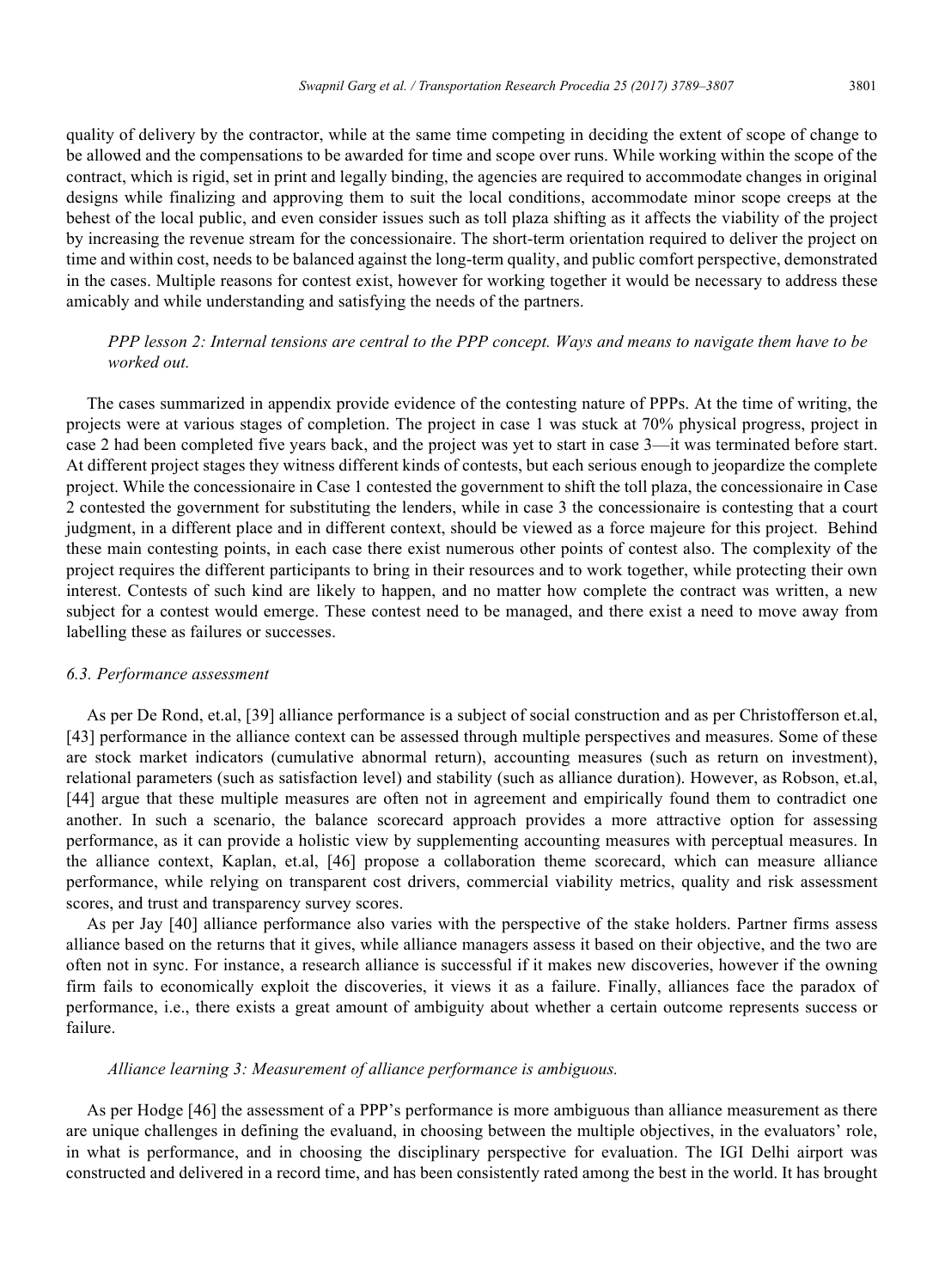Indian airports which fared in the bottom 5% in Asia, to complete with the best in the world. It is a great achievement and provides huge comfort to the passengers. However, as a glass and steel structure it is argued to be highly energy inefficient, the concessionaire has forced passengers to pay an additional amount to use the airport, the bid loosing concessionaire has repeatedly gone to court pointing out that bidding parameters are being compromised routinely, and is being seen by some as giving the concessionaire a free run with public assets on account of the significant land parcels transferred to him for commercial exploitation. At the same time, the concessionaire by its monopolistic bargaining position has extracted numerous additional concessions from the government, thus in this PPP all downside risks are with the government, while all upside risks are with the concessionaire.

### *PPP lesson 3: Assessment of a PPP's performance is not straight forward*

The cases discussed provide supporting evidence. On account of these PPP projects, the government, despite its tight budgets, could take up these infrastructure upgradations that would otherwise have been postponed indefinitely. The private sector got an opportunity to do business and involve in construction, which would provide them with avenues to make profits. However, for over three years the public was inconvenienced in traveling on a partially constructed road in case 1, while making full toll payments. Similarly, in case 2 daily commuters after six years of construction on a 16 km road saw their journey time remain the same at an hour, with the introduction of an additional toll, as the traffic congestion at the toll plaza would eat away the 30 mins of travelling time that they had saved. However, at non peak traffic times the journey can be completed in less than 20 mins, which was a dream come true. The assessment of project performance by the different agencies is highly varied, and it is difficult to come to a conclusion of whether the projects showcase successes or failures.

### *6.4. Alliance paradox and PPP paradox*

Despite the popularity of alliances, there is widespread disillusionment with their performance. Das, et.al, [38], Kale, et.al, [33] , and Kaplan, et.al, [45] report failure / instability rates of alliances between 30-50 per cent. Even failure figures as high as 70 per cent have been reported. As per Kale, et.al, [33] this is the "alliance paradox". An alternative perceived by the corporates as highly attractive, and also remaining an attractive option, despite the high failure rates. Ireland, et.al [31] see this happening as alliances are sources of competitive advantage for firms, while as per Kanter [32] firms do not have an option go alone in today's world. Firms enter into alliances, recognizing their low success probability, driven by their need to remain competitive in the market and anticipating future growth.

*Alliance learning 4: Despite their questionable performance, alliances are the way to go.In today's economy, going alone is no more an option.*

Despite widespread dissatisfaction with PPPs, their worldwide growth exemplifies the "PPP paradox", which is similar to the "alliance paradox". Infrastructure gaps loom large in both developed and developing economies, and governments find it hard to provide the necessary finances to build the much required public infrastructure, while going alone. The private sector also feels that this investment in the public infrastructure, which has large positive externalities cannot be left alone to the government to provide, considering the slow pace with which the government is moving. If a part of this is hived off to them, it not only opens the doors to an attractive market opportunity, but they also get a chance to expedite infrastructure upgradation, which would be to their benefits. For instance, construction of a public infrastructure of highways, reduces travel times and hence brings cost efficiencies to businesses, while improvements in ports open export/ import opportunities while decreasing their associated costs.

#### *PPP lesson 4:PPPs are here to stay, despite their dismal performance.*

Figure 1 brings evidence that despite all the noise about the failure of the PPP concept in India, the private investments continue to be on an upswing.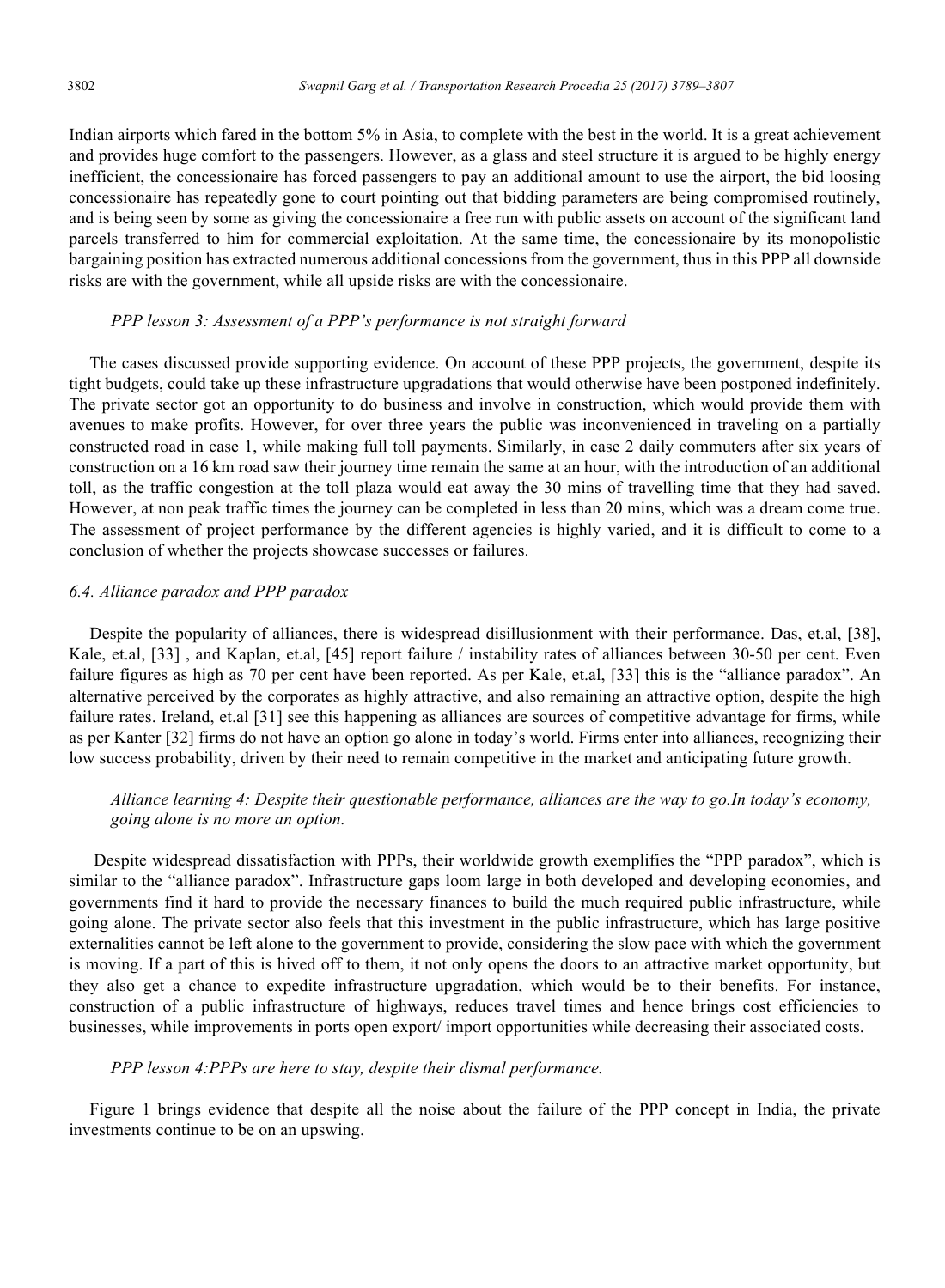### **7. Conclusion**

The PPP story in India is going through a crisis. While there exist robust drivers for bringing in PPPs, the perceptions about the viability of PPPs in the country is falling. The same is also true for other developed and developing economies, all of whom look at PPPs as the innovative way to address their fundamental problems relating to infrastructure gaps. The paper argues for a rethink at two levels. Firstly at the definitional level and secondly at the fundamental concept level. While the definitional rethink argument is based upon tracing how PPPs are being defined, the conceptual level rethink is argued by advocating learnings from the rich management literature on strategic alliances.

At the definitional level it is brought out that PPPs at their core are ways for using private finance for public infrastructure. However, in an attempt to define them better they have started to mean long term, rigid, monolithic, and complex contracts. Defining them in this way is a source of problem. Firstly, it makes PPPs monolithic projects, and while executing the PPP it become large monopolies in the hands of the private. Secondly, for making these into commercial viable projects these become long term and compromise with the much required flexibility in the business domain. Hence, whereas the privates sector is advocating the need for change, and agile organizations PPPs move to the other end of the continuum. It is proposed that there exists a need for unbundling PPPs using novel innovative ideas along time, and scope dimensions, such that they can become short term, flexible, modular and simple arrangements.

At the conceptual level, the need for learning from the strategic alliance literature is emphasized. Management literature is reviewed to bring out that after decades of deliberations management scholars and practitioners have to come to terms that alliances will have partners whose fundamental needs in the alliance would be at variance, they would have a contesting nature that should not be seen as a failure, their performance measurement would be ambiguous, and putting it all together a alliance paradox exists. All of these are shown to be valid in the PPP context also, and examples from the Indian transport sector, and three highway case studies are shown to bring evidence in support.

|                      | Case 1                                                   | Case 2                                                                        | Case 3                            |
|----------------------|----------------------------------------------------------|-------------------------------------------------------------------------------|-----------------------------------|
|                      | <b>NH 1 Panipat Jalandhar</b>                            | <b>NH 8 Delhi Gurgaon</b>                                                     | <b>NH3 Shivpuri Dewas</b>         |
| Unique aspect        | First DBFO project in India                              | Negative grant INR 61.06 cr (USD 10 million)                                  | Premium INR 180.90 cr. One of     |
|                      | Revenue sharing with Government                          | Revenue sharing above 1.3 lakh passenger                                      | the highest premiums ever         |
|                      | $20.14\%$ to increase 1% per year                        | carrying units                                                                | promised.                         |
|                      | Concessionaire allowed to collect                        |                                                                               |                                   |
|                      | tolls even before construction starts                    |                                                                               |                                   |
| <b>Particulars</b>   | 291 Km of six laning from existing 4                     | 27 Km of 6/8 lanes and service lanes                                          | 332.45 Km of four-laning          |
|                      | lanes                                                    |                                                                               |                                   |
| Preparation          | DPR by $M/s$ CES (2006)                                  | DPR by M/S Rites ltd in 1997                                                  | INR 2815 cr                       |
|                      | INR 2747.50 cr (USD 450 Million)                         | INR 547.5 cr (USD 90 Million)                                                 | Most of the land already          |
|                      | At project award only 2% land                            | Unanticipated growth in traffic                                               | acquired                          |
|                      | required to be acquired                                  | High level of coordination required not envisaged Environmental clearance for |                                   |
|                      |                                                          | Design of nine major structures required to be                                | project in place $(16th$ Jan' 13) |
|                      |                                                          | revised.                                                                      |                                   |
|                      |                                                          | Lack of experience (early project)                                            |                                   |
| <b>Project Award</b> | $9th$ May'08                                             | $31st$ Jan'02                                                                 | $12th$ Jan' 12.                   |
|                      | 15 years concession with 910 day                         | 20 year concession with 30 month construction                                 | 30 year concession with 910       |
|                      | construction period                                      | period                                                                        | days construction                 |
| <b>Financial</b>     | INR 4518.17 cr (USD 750 Million -                        | Equity INR 164.2 cr (USD 30 million) (originally Pending                      |                                   |
| closure              | $9th$ May'2008)                                          | 51% Jaypee, who reduce it to 1.2%)                                            | <b>IDBI</b> tentative financial   |
|                      |                                                          | 76% taken over by IDFC, awaiting govt.                                        | Sanction letter                   |
|                      |                                                          | clearance for rest                                                            |                                   |
|                      |                                                          | Debt INR 383.3 cr, (USD 60 million) (Originally                               |                                   |
|                      |                                                          | with HUDCO lead consortium)                                                   |                                   |
|                      |                                                          | SBI approves a debt of INR 1275 Cr (Jan'09)                                   |                                   |
|                      |                                                          | IDFC approves a debt of INR 1600 cr $(9th$                                    |                                   |
|                      |                                                          | Sep'10)                                                                       |                                   |
|                      | <b>Concessionaire</b> Consortium of M/s Soma (India) and | Jaypee DSC ventures (early)                                                   | GVK Shivpuri Dewas                |

### **Appendix: Three comparative case studies of contested PPPs in the Indian highway sector**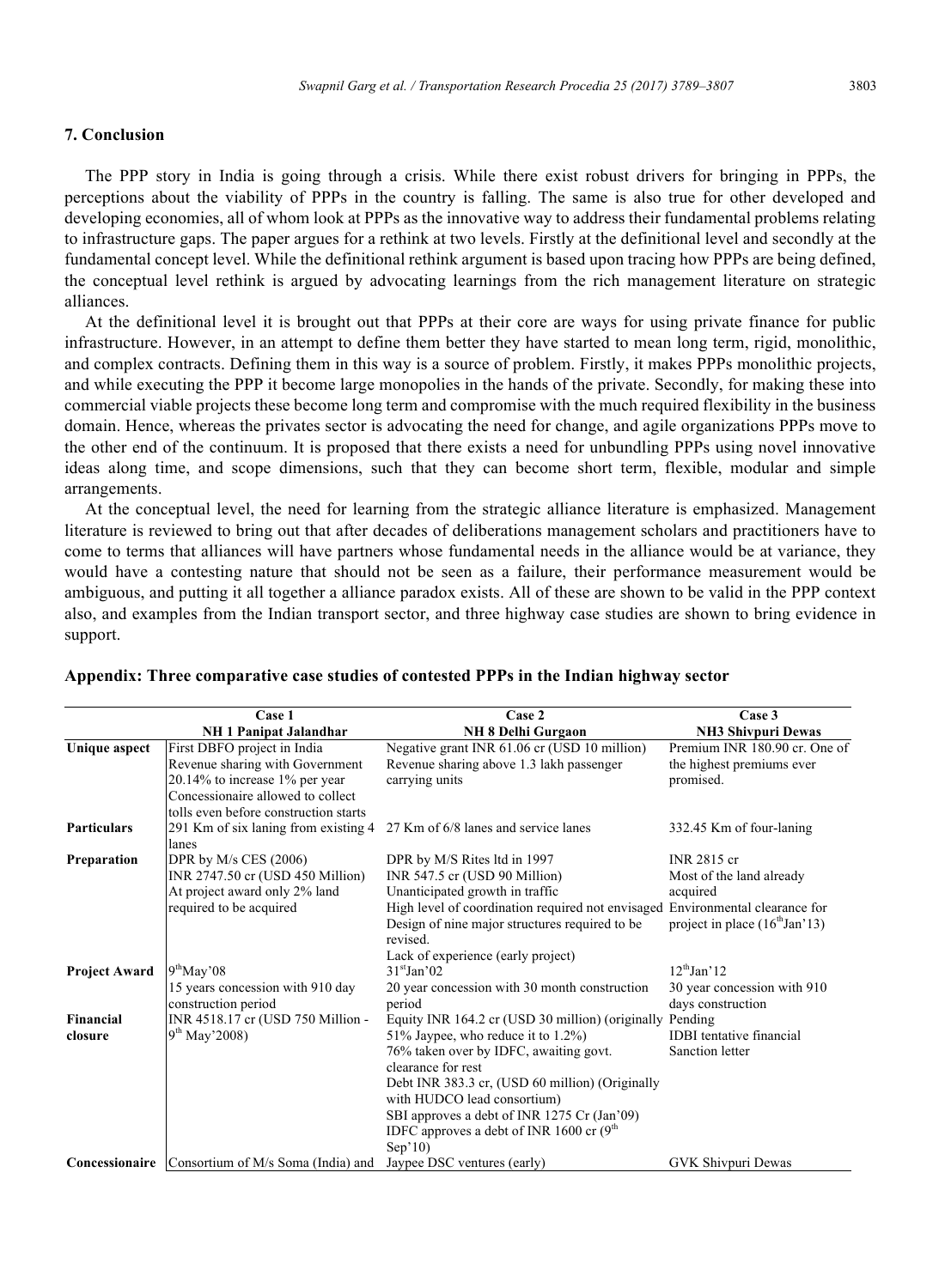|                          | Case 1                                                                                                                                                                                                                                                                                                                                                                                                                                                                                                           | Case 2                                                                                                                                                                                                                                                                                                                                                                                                                                                                                                                                                                                                                                       | Case 3                                                                                                                                               |
|--------------------------|------------------------------------------------------------------------------------------------------------------------------------------------------------------------------------------------------------------------------------------------------------------------------------------------------------------------------------------------------------------------------------------------------------------------------------------------------------------------------------------------------------------|----------------------------------------------------------------------------------------------------------------------------------------------------------------------------------------------------------------------------------------------------------------------------------------------------------------------------------------------------------------------------------------------------------------------------------------------------------------------------------------------------------------------------------------------------------------------------------------------------------------------------------------------|------------------------------------------------------------------------------------------------------------------------------------------------------|
|                          | <b>NH 1 Panipat Jalandhar</b>                                                                                                                                                                                                                                                                                                                                                                                                                                                                                    | <b>NH 8 Delhi Gurgaon</b>                                                                                                                                                                                                                                                                                                                                                                                                                                                                                                                                                                                                                    | <b>NH3 Shivpuri Dewas</b>                                                                                                                            |
|                          | NH one tollway private ltd                                                                                                                                                                                                                                                                                                                                                                                                                                                                                       | M/s Isolux (Spain). M/s Soma-Isolux Delhi Gurgaon Super Connectivity Ltd                                                                                                                                                                                                                                                                                                                                                                                                                                                                                                                                                                     | Expressway Pvt. Ltd                                                                                                                                  |
| Construction             | Start: 11 <sup>th</sup> May 2009<br>Scheduled Completion: 9 <sup>th</sup> Nov' 2011<br>with two intermediate milestones.<br>First milestone achieved $-11th$<br>May'2010.<br>Second milestone - 65% missed -<br>$11^{th}$ May'2011                                                                                                                                                                                                                                                                               | Starts: 12 <sup>th</sup> Jan'03 Complete: 25 <sup>th</sup> Jan'08 Time<br>delay 3 years<br>Major scope changes<br>Cost escalation to INR 1170 cr (USD 195<br>million)<br>Coordination issues with 15 government agencies<br>INR 155.5 cr (USD 26 million) agreed for major                                                                                                                                                                                                                                                                                                                                                                   | Not started                                                                                                                                          |
| <b>Dispute</b>           | Project stuck at 70% completion for 3 scope changes only<br>years<br>Shifting of toll plaza from 146.40 km Public discomfort at Toll Plaza                                                                                                                                                                                                                                                                                                                                                                       |                                                                                                                                                                                                                                                                                                                                                                                                                                                                                                                                                                                                                                              | Change in law on account of a                                                                                                                        |
|                          | to 110km and from 212 km to 211.45 Irregular renegotiation of debt<br>km citing revenue leakage.<br>Increase in price due to supreme court Inadequate maintenance<br>on stone quarries<br>Lack of maintenance of the existing<br>tolled highway                                                                                                                                                                                                                                                                  | Wrong toll reporting by concessionaire                                                                                                                                                                                                                                                                                                                                                                                                                                                                                                                                                                                                       | Supreme Court ruling                                                                                                                                 |
| <b>Positive aspects</b>  | Good traffic projections. Heavily<br>travelled and passing through<br>prosperous agricultural, commercial<br>and Industrial belts.<br>Already tolled so willingness to pay                                                                                                                                                                                                                                                                                                                                       | Good traffic projections.<br>1.27 lakh PCU's per day in 2000<br>2.41 lakh PCU's per day in 2012                                                                                                                                                                                                                                                                                                                                                                                                                                                                                                                                              | Good traffic projections                                                                                                                             |
| <b>Challenges</b>        | A brown field project<br>Very large project                                                                                                                                                                                                                                                                                                                                                                                                                                                                      | A brown field project<br>Heavy coordination requirements between 15<br>different agencies<br>Unprecedented growth of Gurgaon, leading to an<br>unprecedented growth in traffic beyond what was<br>envisaged.<br>Additional requirements, requiring major change<br>of scope<br>Lack of experience<br>In media glare<br><b>Approach and Actions</b>                                                                                                                                                                                                                                                                                           | A brown field project<br>Very long concession period                                                                                                 |
| Government<br>(NHAI)     | Conditionally approves Toll Plaza<br>shifting with a six month delay<br>(9 <sup>th</sup> Nov'10)<br>Issues termination notice<br>(13 <sup>th</sup> July' 12)<br>meeting, and also lays blame with its<br>own previous officers who had<br>approved toll plaza shifting<br>$(3^{rd}$ May'13)<br>Asked by courts to take over the<br>project and start its own tolling and<br>complete construction.<br>Decided to file an appeal against the<br>Supreme courts final judgment order<br>(1 <sup>st</sup> May'2014) | Silent to public outcry and to banks negotiating<br>behind its back.<br>Issues termination notice on $7thDec$ <sup>211</sup> .<br>Final termination notice issued on 18 <sup>th</sup> February'<br>2012.<br>Withdraws permission with full board Unable to get the concessionaire to respond and<br>with IDFC also failing to get the concessionaire<br>to respond, issues show cause notice for<br>termination on 8 <sup>th</sup> March'2013.<br>Also raises claims against concessionaire for<br>failing to maintain road thickness, mis-reporting<br>toll revenue, and not taking action to reduce<br>public inconvenience at Toll Plaza. | States concessionaires claims<br>are bad in law and facts<br>Delays appointment of<br>arbitrator<br>Terminates contract and<br>encashes bid security |
| Government<br>(Ministry) | Asked by NHAI to initiate action<br>against NHAI's officials who<br>approved toll plaza<br>Supports NHAI in court<br>Approached by NHAI to decide the<br>toll plaza shifting issue                                                                                                                                                                                                                                                                                                                               | Sides with NHAI on protection of public interest Directs NHAI to rebid for the<br>Finally, calls everyone to sort out the matter                                                                                                                                                                                                                                                                                                                                                                                                                                                                                                             | project once a termination order<br>has been issued and case has<br>gone for arbitration.                                                            |
| Concessionaire           | Asks for toll plaza shifting citing<br>revenue leakage and traffic diversion.<br>Stops construction work.<br>Completes the socio-economic study<br>on impact of shifting of the toll plaza<br>$(15th January'2013)$ .                                                                                                                                                                                                                                                                                            | Refuses to address toll plaza congestion issues<br>Under reports toll earnings, to be under the<br>ceiling when toll sharing with Government would courts order<br>start.<br>Renegotiates loan behind NHAI's back.                                                                                                                                                                                                                                                                                                                                                                                                                           | Asks for extension citing<br>change in law, due to supreme<br>Terminates contracts from its<br>side                                                  |
| Independent              | M/s Louis Berger Group Inc.,                                                                                                                                                                                                                                                                                                                                                                                                                                                                                     | Allows and agrees to necessary payments for                                                                                                                                                                                                                                                                                                                                                                                                                                                                                                                                                                                                  | Not appointed                                                                                                                                        |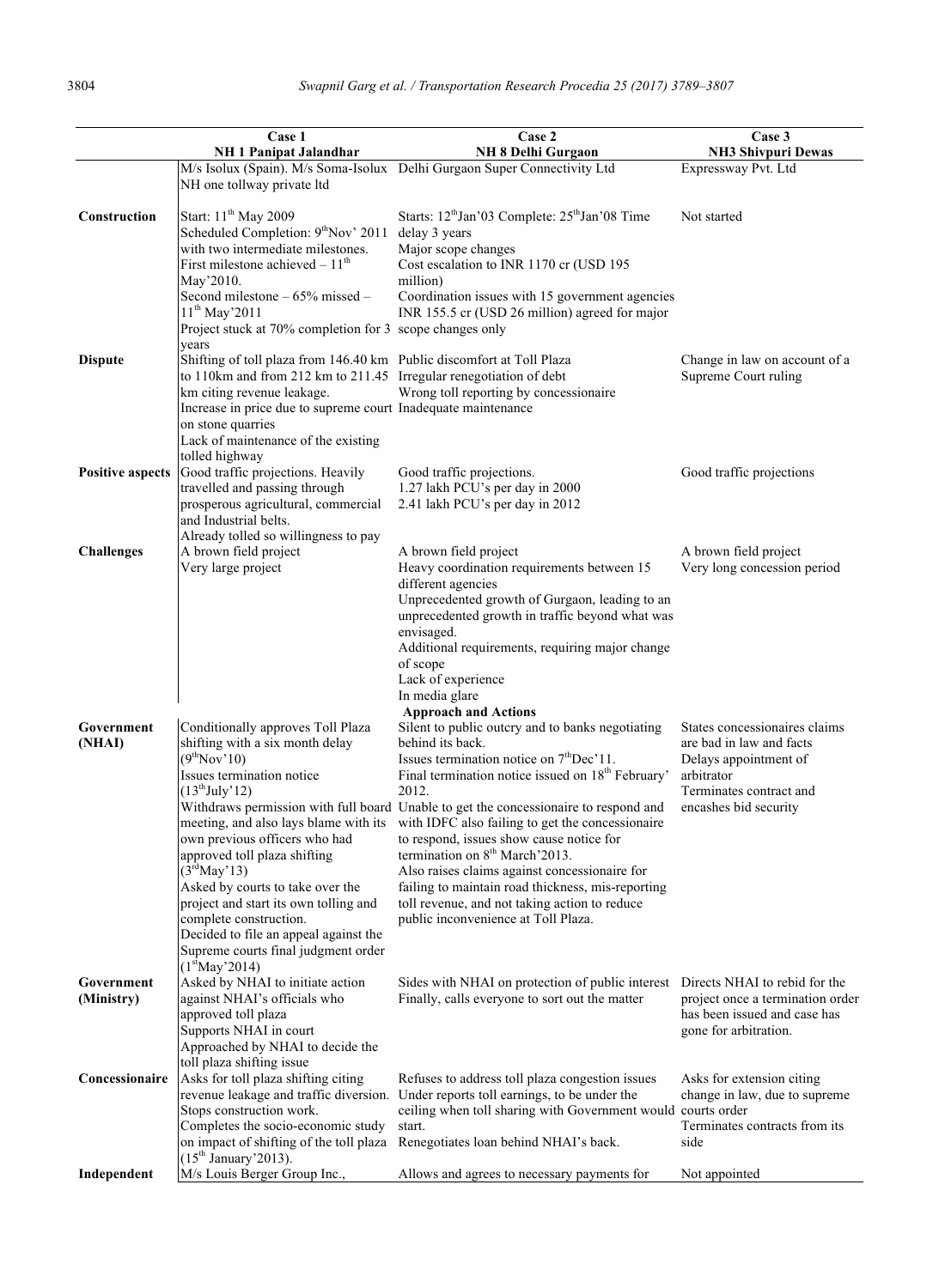|                                   | Case 1<br><b>NH 1 Panipat Jalandhar</b>                                                                                                                                                                                                                                                                                                                                                                                                                                                                                                                                                                                                                                        | Case 2<br><b>NH 8 Delhi Gurgaon</b>                                                                                                                                                                                                                                                                                                                                                                                                                                                                                                                                                                                                                                                                                                                                        | Case 3<br><b>NH3 Shivpuri Dewas</b>                                                                                                                                                                          |
|-----------------------------------|--------------------------------------------------------------------------------------------------------------------------------------------------------------------------------------------------------------------------------------------------------------------------------------------------------------------------------------------------------------------------------------------------------------------------------------------------------------------------------------------------------------------------------------------------------------------------------------------------------------------------------------------------------------------------------|----------------------------------------------------------------------------------------------------------------------------------------------------------------------------------------------------------------------------------------------------------------------------------------------------------------------------------------------------------------------------------------------------------------------------------------------------------------------------------------------------------------------------------------------------------------------------------------------------------------------------------------------------------------------------------------------------------------------------------------------------------------------------|--------------------------------------------------------------------------------------------------------------------------------------------------------------------------------------------------------------|
| engineer                          | 3 times refuses toll plaza relocation                                                                                                                                                                                                                                                                                                                                                                                                                                                                                                                                                                                                                                          | scope change.                                                                                                                                                                                                                                                                                                                                                                                                                                                                                                                                                                                                                                                                                                                                                              |                                                                                                                                                                                                              |
|                                   | citing media attention and public hue<br>and cry.                                                                                                                                                                                                                                                                                                                                                                                                                                                                                                                                                                                                                              | Quite about public discomfort<br>The toll plaza was to cater to traffic of 2.2 lac                                                                                                                                                                                                                                                                                                                                                                                                                                                                                                                                                                                                                                                                                         |                                                                                                                                                                                                              |
|                                   | Agrees conditionally $(10thJuly'10)$<br>On completion of socio-economic<br>study, reverses its stand and                                                                                                                                                                                                                                                                                                                                                                                                                                                                                                                                                                       | PCU/day as per original traffic estimates, but it<br>does not have this capacity. Initial design was<br>inadequate.                                                                                                                                                                                                                                                                                                                                                                                                                                                                                                                                                                                                                                                        |                                                                                                                                                                                                              |
|                                   | disapproves toll plaza shifting citing<br>safety concerns, improper financial<br>modeling and excess toll revenue of<br>INR 689 cr (USD 115 million)                                                                                                                                                                                                                                                                                                                                                                                                                                                                                                                           | NHAI appoints an independent traffic survey<br>agency which reports gross under reporting of toll<br>collections in September' 2013, to the tune of<br>USD 8 million per month.                                                                                                                                                                                                                                                                                                                                                                                                                                                                                                                                                                                            |                                                                                                                                                                                                              |
| <b>High Courts</b>                | High court of Punjab and Haryana<br>of a 1998 public interest litigation. It<br>directs concessionaire to complete<br>work and NHAI to coordinate.<br>Taking cognizance that<br>concessionaire has stopped work,<br>missed deadlines, and also stopped<br>maintenance of highway, it imposes<br>penalty on concessionaire<br>on 3 <sup>rd</sup> August'2012. Vacates the same<br>on 27 <sup>th</sup> May'2013 sets the concession<br>agreement aside. It directs NHAI to<br>take over the project, not looking into<br>the legal contractual aspects.<br>Concessionaire seeks relief from<br>Delhi High Court against termination<br>notice of NHAI, however court<br>regrets. | Concessionaire seeks intervention of Punjab and<br>was watching project progress as part Haryana Courts for police help at toll plaza.<br>Courts stop toll when it finds that its orders for<br>initiating actions for reducing toll plaza<br>congestion are not being complied with. Forces a<br>minutes of meeting to be signed for resolution of<br>issues relating to toll plaza congestion.<br>Concessionaire approaches Delhi high court<br>against the NHAI termination notice. After 23<br>hearings, the court forces a memorandum of<br>Court stays NHAI's termination order understanding to be signed between all<br>concerned. IDFC also approaches the same court<br>seeking action and servicing of its debt, and<br>proposes amicable settlement of issues. | Brought in by concessionaire to<br>protect encashment of<br>performance guarantee by<br>NHAI due to non performance<br>Also, for not appointing<br>arbitrator<br>Hands over case to arbitrators<br>to decide |
| Supreme court                     | First hears case on 31 <sup>st</sup> May'13 and<br>final judgment on 17 <sup>th</sup> May'14                                                                                                                                                                                                                                                                                                                                                                                                                                                                                                                                                                                   | Refuses to intervene as cases are in other courts.                                                                                                                                                                                                                                                                                                                                                                                                                                                                                                                                                                                                                                                                                                                         | In another judgment supreme<br>court imposes restrictions on<br>small quarries, requiring them<br>to also have environment<br>assessment                                                                     |
| <b>Equity owners</b>              | Personally fined by courts for not<br>starting work despite court orders.<br>Fines increased later.                                                                                                                                                                                                                                                                                                                                                                                                                                                                                                                                                                            | Change in equity (Jaypee $\rightarrow$ DSC $\rightarrow$ IDFC)<br>Stand personal guarantee for IDFC loans<br>Payments for construction with held.<br>IDFC proposes to take over the project equity,<br>but NHAI within its laws only allows 74% equity Make a laundry list of demands,<br>transfer.                                                                                                                                                                                                                                                                                                                                                                                                                                                                        | Attempt to initiate force majure<br>clause of concession agreement.<br>Attempts not to extend<br>performance guarantee<br>including many which are<br>outside concession agreement                           |
| <b>Financers</b>                  | At project initiation hold a very<br>positive outlook on project, even<br>ADB views are positive.                                                                                                                                                                                                                                                                                                                                                                                                                                                                                                                                                                              | SBI led banks approves debt<br>IDFC(six other public banks) approve a very<br>high debt and also disburse amounts of the order<br>of USD 200 million without proper clearances<br>from NHAI.                                                                                                                                                                                                                                                                                                                                                                                                                                                                                                                                                                               | IDBI sanctions debt, but with<br>major restrictions citing<br>supreme courts order                                                                                                                           |
| Pubic                             | Have been tolled from $11th$ May'09 to<br>travel on roads under construction<br>Other traffic will also get tolled as toll for short distances<br>plaza shifting has been approved                                                                                                                                                                                                                                                                                                                                                                                                                                                                                             | Heavy traffic jams at toll plaza<br>Local population suffers as it is being tolled even though willing to pay.                                                                                                                                                                                                                                                                                                                                                                                                                                                                                                                                                                                                                                                             | Suffers on 2 lane bad roads,                                                                                                                                                                                 |
| Media                             | Numerous press reports against the<br>tolling argument of the<br>concessionaire.                                                                                                                                                                                                                                                                                                                                                                                                                                                                                                                                                                                               | Blames NHAI for the fault.<br>Convicts concessionaire of collecting undue<br>benefits<br>Raises concerns on PPP concept. With closure of<br>operating toll plazas, the pay per use model is<br>viewed as falling apart.                                                                                                                                                                                                                                                                                                                                                                                                                                                                                                                                                    |                                                                                                                                                                                                              |
| <b>FINAL</b><br><b>RESOLUTION</b> | Supreme court passes final<br>comprehensive and complete order<br>running into 72 pages on 17 <sup>th</sup><br>April'2014. Case Civil Appeal<br>4611/2014 arising out of SLP<br>19379/2013.                                                                                                                                                                                                                                                                                                                                                                                                                                                                                    | Original concessionaire exits project.<br>Taken over by IDFC as both equity and<br>significant debt exposure.<br>Joint meeting with heads of all institutions (govt)<br>called by Secretary of Ministry on 22 <sup>nd</sup><br>January'2014. Financial institutions threatened                                                                                                                                                                                                                                                                                                                                                                                                                                                                                             | Case with arbitrator.<br>Contract terminated by NHAI<br>and bid security encashed<br>Decision on performance<br>guarantee after arbitration<br>Contemplating banning                                         |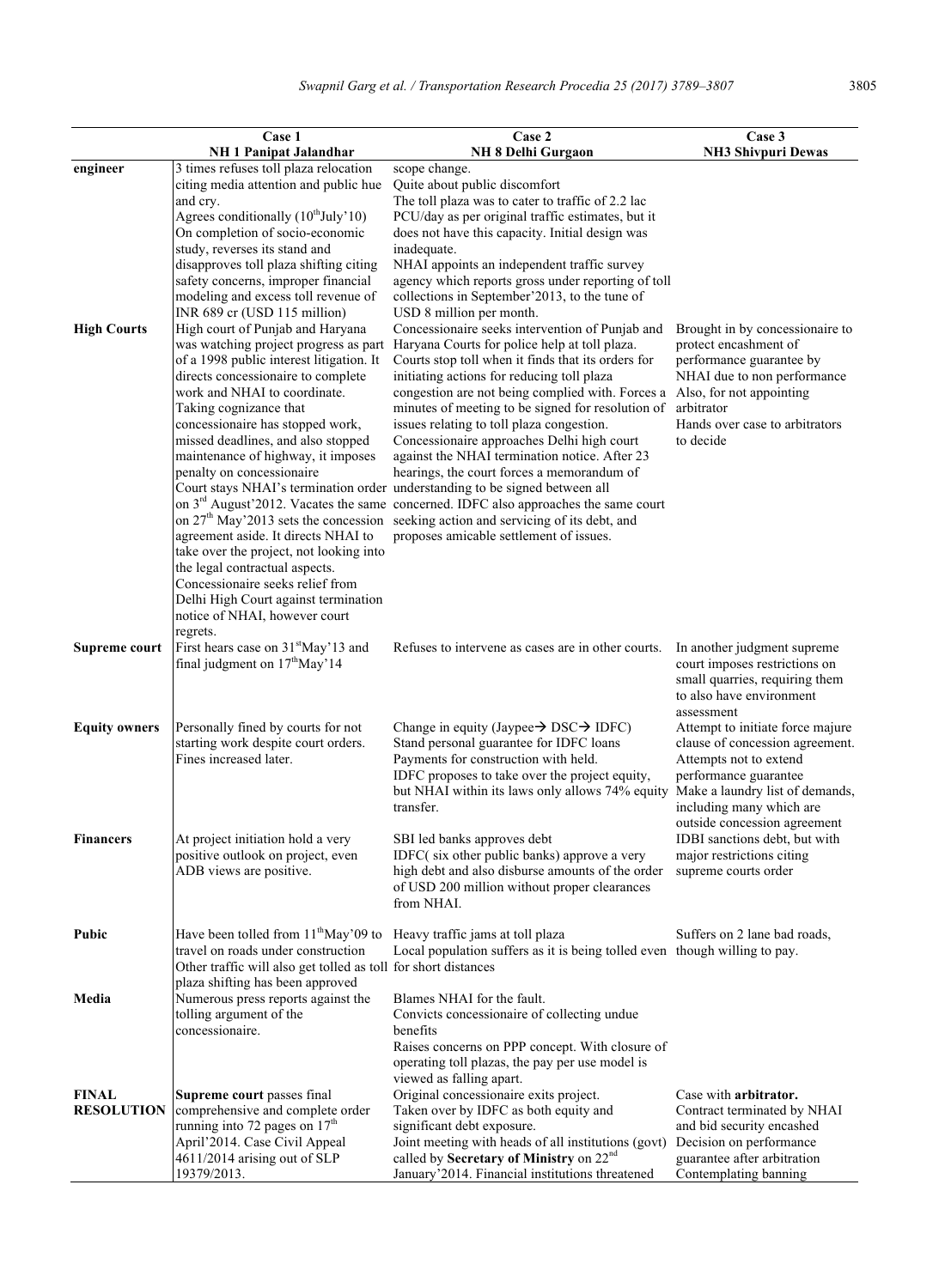| Case 1                                                                                                                                                                                                                                                                                                                                                                                                                                                                                                                                          | Case 2                                                                                                                                                                                                                                                                                                                                                                                                                                                                                                                                                                                                                                                                                                                                                                                                                                                                                                                                                                                                                     | Case 3                                                                                                                                                                                                                  |
|-------------------------------------------------------------------------------------------------------------------------------------------------------------------------------------------------------------------------------------------------------------------------------------------------------------------------------------------------------------------------------------------------------------------------------------------------------------------------------------------------------------------------------------------------|----------------------------------------------------------------------------------------------------------------------------------------------------------------------------------------------------------------------------------------------------------------------------------------------------------------------------------------------------------------------------------------------------------------------------------------------------------------------------------------------------------------------------------------------------------------------------------------------------------------------------------------------------------------------------------------------------------------------------------------------------------------------------------------------------------------------------------------------------------------------------------------------------------------------------------------------------------------------------------------------------------------------------|-------------------------------------------------------------------------------------------------------------------------------------------------------------------------------------------------------------------------|
| <b>NH 1 Panipat Jalandhar</b>                                                                                                                                                                                                                                                                                                                                                                                                                                                                                                                   | <b>NH 8 Delhi Gurgaon</b>                                                                                                                                                                                                                                                                                                                                                                                                                                                                                                                                                                                                                                                                                                                                                                                                                                                                                                                                                                                                  | <b>NH3 Shivpuri Dewas</b>                                                                                                                                                                                               |
| HC orders set aside<br>$\bullet$<br>No fines<br>$\bullet$<br>Toll plaza shifting approved<br>$\bullet$<br>Takes up NHAI for vacillating<br>$\bullet$<br>stand on Toll plaza shifting<br>The judges also said that the court<br>will not permit the contesting parties,<br>unless bona fide, to raise any dispute<br>that will retard the completion of the<br>project as it will neither be in the<br>interests of the project, nor for the<br>public at large.<br>As of September, 2015 the work is<br>ongoing and project still not finished. | for reckless lending. Agreement reached on i)<br>NHAI to drop its claims of USD 130 million<br>concessionaire ii) Implementation of all<br>conditions of MOU by financial institutions iii)<br>right for force-majure will remain with NHAI. iv) Cost compensation by NHAI to<br>liabilities of NHAI on termination remain<br>unaltered. v) One toll plaza to be closed and<br>increased toll on the other one allowed. vi)<br>NHAI drops its various claims – for lack of<br>maintenance, service road repair, and under<br>reporting.<br>IDFC agrees in court with the above order, and<br>toll plazas are closed. New toll rates at the other<br>toll plazas to be announced, IDFC gets necessary<br>approvals and agreements for toll collection from<br>July'2014. It is now maintain the highway and<br>collecting the tolls, which falling way short of the<br>expenses and it is being projected that by end of<br>the concession period, there would significant<br>non-performing assets on IDFC's balance sheet | concessionaire for 2 years<br>Concessionniare goes in<br>arbitration with following<br>claims:<br>cover increase in capital cost<br>Tolling of the existing road<br>from appointed Date;<br>Revision in premium payable |

#### **References**

- [1] RIPP (2014) http://www.economist.com/news/finance-and-economics/21568397-indias-love-affair-public-private-partnerships-faces-sterntest-rippp. Retrieved 30<sup>th</sup> September'2015
- [2] The P3 Dilemma. A four part story (2014) http://www.post-gazette.com/local/2014/08/10/The-P3-dilemma-How-effective-are-public-privatepartnerships/stories/201408080169 Retrieved 30<sup>th</sup> September'2015
- [3] Wang, Y. A Broken Fantasy of Public–Private Partnerships. *Public Administration Review* 69, no. 4 (2009): 779-782
- [4] Hodge, G. A., Greve, C., & Boardman, A. E. (Eds.). (2010). *International Handbook on Public-Private Partnership*. Cheltenham, UK and Northampton, MA, USA: Edward Elgar.
- [5] Klijn,E.H (2010) Public-private partnerships: deciphering meaning, message and phenomenon. *International Handbook on Public-Private Partnerships*, Cheltenham, UK and Northampton, MA, USA: Edward Elgar, 68-80.
- [6] De Bettignies, J. E., & Ross, T. W. (2010). The economics of public–private partnerships: some theoretical contributions. *International Handbook on Public–Private Partnerships*, Cheltenham, UK and Northampton, MA, USA: Edward Elgar, 132-58.
- [7] Davidson, J. S. (2010). Driving growth: Regulatory reform and expressways in Indonesia. *Regulation & Governance*, 4(4), 465-484.
- [8] Pratap, K.V. Delhi Airport Metro Fiasco. *Economic and Political Weekly* 48, no. 49 (2013a): 19.
- [9] Cases on PPP disasters. http://www.ppp-disasters.com/ Retrieved 30<sup>th</sup> September'2015
- [10] Baldwin, C. Y., & Clark, K. B. (1997). Managing in an Age of Modularity. *Harvard Business Review*, 85.
- [11] Garg, S. (2012) *Working the PPP! Coordination in public-private partnerships*. University of Florida, Gainesville, USA (2012)
- [12] http://ppp4krakow.net/About\_PPP/Definition, origin\_and\_evolution/ Retrieved 30<sup>th</sup> September'2015
- [13] India's PPP Juggernaut http://www.livemint.com/Opinion/HgHoPQgvnKHBAZ3WRrd8hM/India8217s-PPP-juggernaut.html
- [14] Cited in Grimsey, D., & Lewis, M. K. (2002). Evaluating the risks of public private partnerships for infrastructure projects. *International Journal of Project Management*, 20(2), 107-118.
- [15] Bovaird, T. (2010). A brief intellectual history of the public-private partnership movement. *International Handbook on Public-Private Partnerships*, Cheltenham, UK and Northampton, MA, USA: Edward Elgar, 17-42
- [16] Public-Private Partnerships Reference Guide: Version 2.0 http://ppp.worldbank.org/public-private-partnership/library/public-privatepartnerships-reference-guide-version-20 Retrieved 30<sup>th</sup> September'2015
- [17] European Commission, 2004 http://www.eib.org/epec/g2g/ Retrieved 30<sup>th</sup> September'2015
- [18] Raghuram & Mehta (2011) The Yamuna Expressway, *India Institute of Management, Ahmedabad Case collection* CIPR0009
- [19] KMP expressway https://en.wikipedia.org/wiki/Kundli%E2%80%93Manesar%E2%80%93Palwal\_Expressway Retrieved 30th September'2015
- [20] Hart, O. (2003). Incomplete contracts and public ownership: Remarks, and an application to public-private partnerships. *The Economic Journal*, 113(486), C69-C76.
- [21] Iossa, E., & Martimort, D. (2007). The Economics of Public-Private Partnerships..
- [22] World class New Delhi Railway Station. http://www.hindustantimes.com/chunk-ht-ui-indiabudget2013-railwaybudget2013/a-world-classnew-delhi-station-remains-a-pipe-dream/article1-1017911.aspx Retrieved 30<sup>th</sup> September'2015
- [23] GMR Delhi Airport transaction http://www.livemint.com/Companies/nue0TiYimtU2WDG8GcqHEM/CBI-looking-into-GMRs-Delhiairport-transaction.html Retrieved 30<sup>th</sup> September'2015
- [24] Land Acquisition for PPP projects http://www.business-standard.com/article/economy-policy/land-acquisition-law-may-be-eased-for-pppprojects-114110401375\_1.html Retrieved 30<sup>th</sup> September'2015